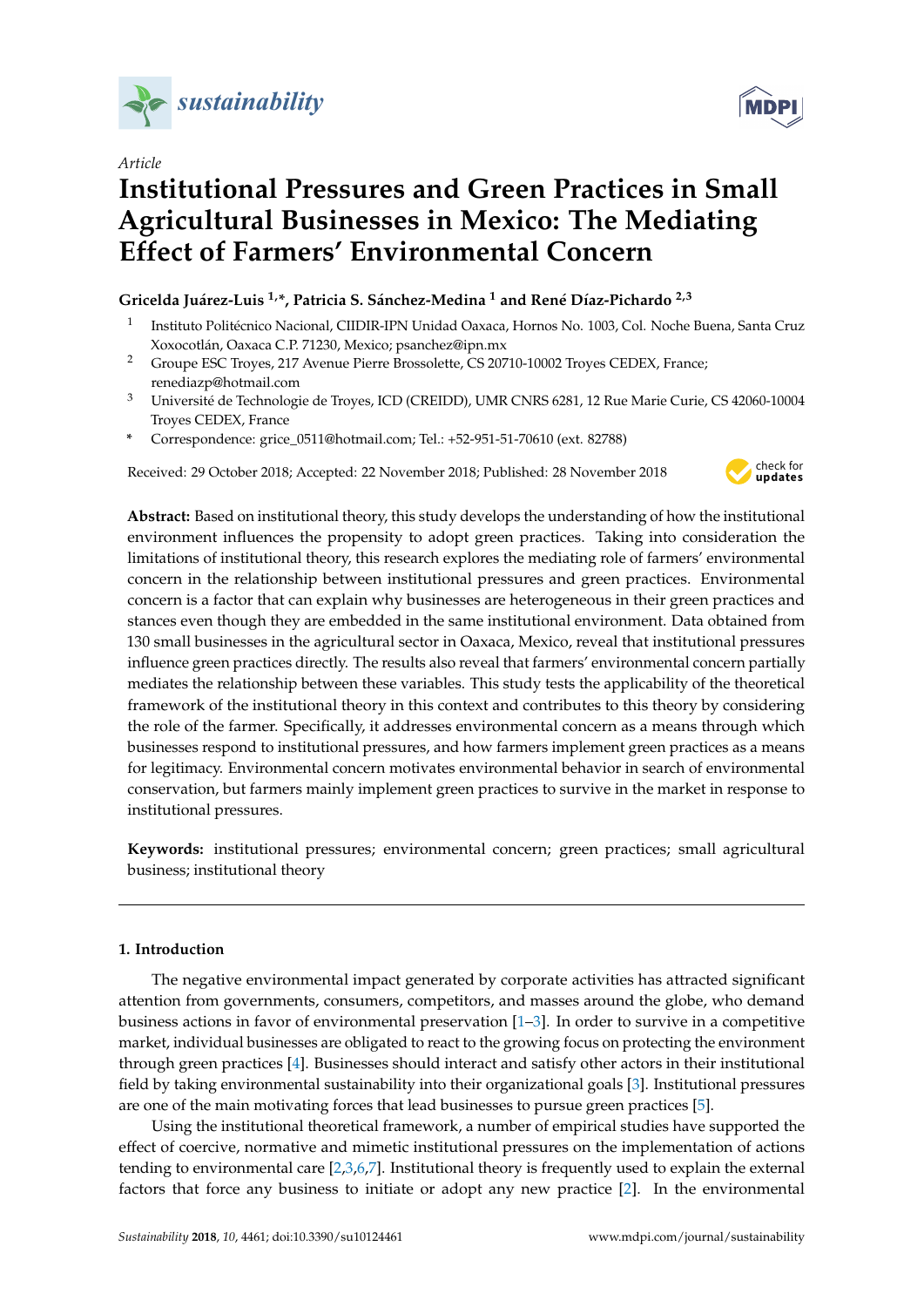field, institutional theory is useful for understanding how definitions of ecological sustainability are developed, accepted, and spread among organizations [\[8\]](#page-15-7). This theory explains that, when green practices are widespread and considered socially valuable within the institutional field, enterprises adopt them as a path towards legitimacy. In this way, institutional pressures are isomorphic mechanisms through which institutions influence and spread the behavior of organizations [\[9\]](#page-15-8). However, studies that have examined the link between institutional pressures and green practices have generally been conducted in the context of conventional enterprises.

The first objective of this paper is to examine the relationship between three types of institutional pressures, namely: normative, coercive, and mimetic [\[9\]](#page-15-8), and green practices in the context of small agricultural businesses in Mexico. Although this link has been well examined through the lens of institutional theory, there is still a lack of studies that analyze the subject in the context of small agricultural businesses. Research in the agricultural sector has suggested that institutional factors influence green practices [\[10,](#page-15-9)[11\]](#page-15-10); however, these influences were not analyzed from the point of view of the institutional theory and, therefore, this research did not identify the three types of institutional pressure referred to by the theory. Thus, this paper contributes to existing literature by testing the relational model based on an institutional framework in a context not traditionally studied. Edmondson and McManus [\[12\]](#page-15-11) have pointed out that when a mature theory that presents well-developed constructs and models that have been studied over time (such as institutional theory) is used as a theoretical background, studies contribute to the field of research by testing the theory in a new setting [\[12\]](#page-15-11).

Although institutional theory has received substantial support in the literature, prior research has also identified the limitations of this institution-theoretic framework. Institutional theory is weak in explaining why enterprises adopt change whereas others do not, which leads to heterogeneity rather than homogeneity, even though they are embedded in the same institutional environment [\[13](#page-16-0)[,14\]](#page-16-1) and it ignores the role of the manager in processes of legitimacy [\[7\]](#page-15-6). Institutional theory focuses on the study of external factors that influence the implementation of green practices in business and does not consider internal organizational factors. In considering environmental concern as one of the most important motives for individual intention with regard to environmental behavior [\[15\]](#page-16-2), the second objective of this paper is to explore the mediating role of farmers' environmental concern on the relationship between institutional pressures and green practices in small agricultural businesses. Environmental concern is a measure of valuation and positioning with respect to environmental issues. In this research, it is measured through the New Environmental Paradigm (NEP) Scale [\[16\]](#page-16-3). Studies carried out in an agricultural context suggest that the personal and psychological characteristics, attitudes and awareness of farmers influence their implementation of green practices [\[10](#page-15-9)[,11](#page-15-10)[,17–](#page-16-4)[19\]](#page-16-5). For farmers to adopt green practices promoted by the institutional environment, farmers must first believe that the practices are important and indeed useful and generate stable and long-term income [\[20\]](#page-16-6). Thus, the major contribution of this study is the proposal of an extension of institutional theory to include the role of the farmer (who has the role of owner-manager) in the processes of legitimacy. Specifically, farmers' environmental concern is considered as a means through which businesses address institutional pressures by implementing green practices in search of their legitimacy. It is argued that environmental concern is a key element in explaining why, despite experiencing the same institutional pressures, businesses have different environmental stances and practices within the same institutional environment.

This study develops and empirically evaluates the links among institutional pressures, green practices and environmental concern. Survey data collected from a sample of small agricultural businesses, specifically businesses dedicated to greenhouse tomato production in Oaxaca, Mexico, are used to investigate these linkages. Agriculture plays a vital role in this emerging economy. Oaxaca is a Mexican state where greenhouse tomato cultivation is a growing trend, and it has the second largest presence of farms dedicated to this activity in the country [\[21\]](#page-16-7). In this study, institutional theory is used to explain the propensity of greenhouse tomato producers to adopt green practices in order to respond to growing pressures to be more environmentally sustainable. Small agricultural businesses are moving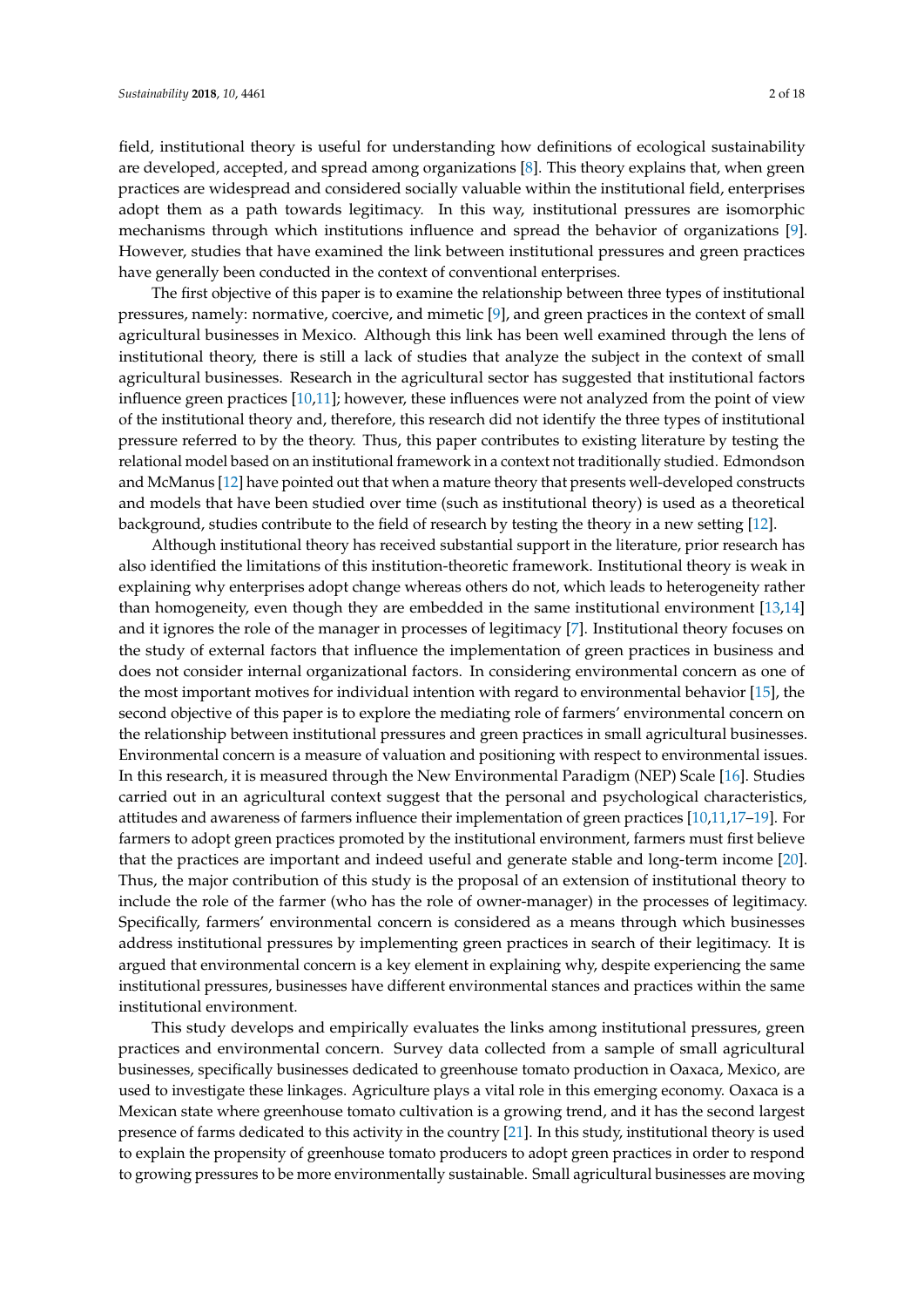away from an agricultural production system focused on productivity towards a more balanced approach. The existence of regulatory (coercive), market (normative) and competitive (mimetic) pressures force small agricultural businesses to think beyond conventional production processes and organizational boundaries by incorporating environmental concerns into their operations. More specifically, pressure from the government, customers, and competitors influences the decision to implement technical and organizational actions in service of environmental care. Against this backdrop, the farmer (owner-manager) plays an important role as a decision maker. Even if there are institutional pressures, the farmer, being autonomous in his decision-making, decides whether to implement changes by developing green practices in small agricultural businesses.

The remainder of this paper is organized as follows: Section [2](#page-2-0) presents the theoretical review and hypotheses development, leading towards a formulation of the research model; Section [3](#page-7-0) contains the research method; Section [4](#page-10-0) describes the results; Section [5](#page-13-0) discusses the empirical findings, practical implications, research limitations and suggestions for future research; and finally, the conclusions are highlighted in Section [6.](#page-14-0)

#### <span id="page-2-0"></span>**2. Theory Review, Hypotheses Development and Research Model**

Institutional theory states that acting in accordance with the standards and expectations of the institutional context significantly improves the chance of survival of an organization [\[22\]](#page-16-8). This theory asserts that organizations seek to protect or improve their legitimacy [\[23\]](#page-16-9) by meeting the expectations of the institutions and stakeholders that surround them [\[9\]](#page-15-8). Thus, businesses incorporate social legitimacy through adopting predominant social norms, influences and traditions [\[24\]](#page-16-10).

DiMaggio and Powell [\[9\]](#page-15-8) argue that the decisions of an organization are strongly influenced by three institutional mechanisms: coercive, normative and mimetic isomorphism. It is through these mechanisms that institutions influence and spread the behavior of organizations [\[9\]](#page-15-8).

Coercive pressures are a set of formal and informal pressures exerted on an organization by other organizations upon which they are dependent and by cultural and societal expectations they face [\[9\]](#page-15-8). Government agencies are examples of powerful groups that may influence the actions of an organization [\[25\]](#page-16-11).

Normative pressures stem primarily from professionalization [\[9\]](#page-15-8). Normative pressure entails socialization of a business within its institutional environment [\[7\]](#page-15-6). DiMaggio and Powell [\[9\]](#page-15-8) originally proposed that different groups linked to professionalization are the source of normative pressures, for example, educational institutions promoting cognitive behavior, professionals from industry groups and associations, or nongovernment organizations having an interest in a particular industry. However, currently, a series of empirical studies supports the idea that clients are also one of the core components of these pressures because they also have a direct or indirect interest in the organization [\[2,](#page-15-4)[4\]](#page-15-2).

Mimetic pressures play their role in driving businesses to avoid uncertainty and risk by copying or replicating the processes or structures of other successful institutions [\[9\]](#page-15-8). Mimetic pressures occur when a business imitates the actions of successful competitors in the industry [\[2](#page-15-4)[,4\]](#page-15-2).

In the field of sustainability, the importance of the institutional theory in explaining organizational responsiveness to environmental issues is recognized both conceptually [\[5](#page-15-3)[,8\]](#page-15-7) and empirically (with studies developed even in emerging economies) [\[2,](#page-15-4)[25](#page-16-11)[,26\]](#page-16-12). Institutional theory helps us to understand how consensus is built around the meaning of sustainability and how concepts and practices associated with sustainability are developed, accepted, and spread among organizations [\[8\]](#page-15-7). Institutional pressure fosters business environmental responsiveness by creating a sense of legitimacy around such environmental actions [\[7\]](#page-15-6), where legitimacy is understood as a generalized perception or assumption that the actions of an entity are desirable, proper, or appropriate within an institutional environment [\[27\]](#page-16-13). This theory is used to understand different types of external factors that force a business to initiate or adopt a new practice [\[2,](#page-15-4)[9\]](#page-15-8), such as a green practice. Several empirical studies have found that institutional pressures influence the implementation of environmental care actions [\[2](#page-15-4)[,3](#page-15-1)[,6](#page-15-5)[,7\]](#page-15-6).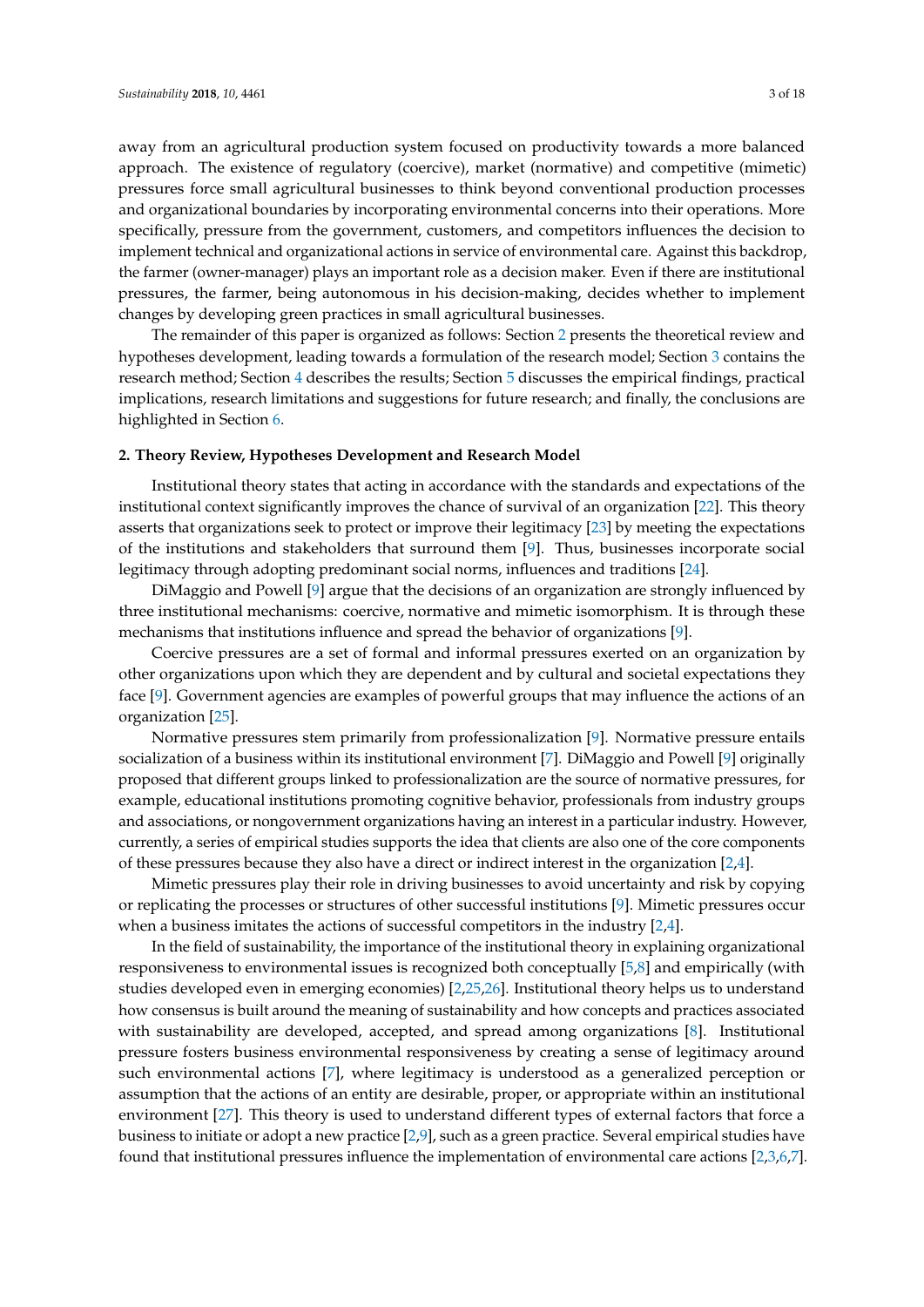While institutional theory has received support in the literature, it also presents weaknesses. Traditionally, this theory attributes the persistent heterogeneity among enterprises to the differences in composition of their institutional fields. However, it does not explain from a strategic point of view the differences among organizations that share common institutional fields; that is, little explains how and why organizations respond differently to institutional pressures [\[14\]](#page-16-1). Institutional theory is weak in explaining why some enterprises adopt changes where others do not, even though they are embedded in the same institutional environment [\[13](#page-16-0)[,14\]](#page-16-1); thus, the understanding of the relationship between organizational factors and institutional pressures is still limited [\[14\]](#page-16-1). A very important limitation of this theory is that it ignores the role of the owner-manager in the processes of legitimacy [\[7\]](#page-15-6).

Considering that the owner/manager has a fundamental role in the internal dynamics of the business, an extension of the institutional theory that considers environmental concern as a mediating variable in the relationship between institutional pressures and green practices is proposed. Environmental concern can influence decision-making, leading businesses to respond heterogeneously to pressures within the same institutional field. Thus, both internal and external factors are important in explaining the environmental response of businesses.

In extending the institutional theory to the study context, it is important to understand the relationship between institutional pressures, green practices and farmers' environmental concern. Small agricultural enterprises in developing countries operate within a weak institutional framework. However, institutional pressures that force them to adopt green practices can be identified. Although many small agricultural businesses have an empirical functional structure that differs from conventional enterprises, many businesses have well-established production processes and well-defined organizational objectives, among which staying and growing in the market is a major objective. In this way, these businesses implement green practices seeking to be socially accepted. As in other environments, small agricultural businesses consider or follow standards, norms and expectations of their external stakeholders to achieve their legitimacy, increasing their chances of survival and success in the market. In Mexico, pollution control is under the jurisdiction of different agencies [\[28\]](#page-16-14). The Secretaría de Agricultura, Ganadería, Desarrollo Rural, Pesca y Alimentación (SAGARPA) [Secretariat of Agriculture, Livestock, Rural Development, Fishery and Food] is the institution that mainly promotes the implementation of green practices in this sector by exerting coercive pressure on businesses, although government programs are often voluntary. Customers and competitors exert normative and mimetic pressures, respectively. Although, in this context, farmers (owners-managers) have a weak and incipient environmental awareness, as decision makers, they have a relevant role in the implementation of green practices. Farmers have autonomy in making decisions and according to the forces and influences they perceive from their institutional field, they grant an instrumental or intrinsic value to the environment and decide whether to implement or not environmental practices.

## *2.1. Effect of Coercive Pressures on Green Practices*

Coercive pressures arise from political influence and a legitimacy problem [\[9\]](#page-15-8). Coercive pressures refer to government demands for firms to comply with environmental laws and regulations or to participate in environmental management programs [\[26\]](#page-16-12). They are the most obvious external pressures of the organization [\[29](#page-16-15)[,30\]](#page-16-16). Previous studies found that coercive pressures have a significant direct impact on firm's environmental behaviors [\[2](#page-15-4)[,3\]](#page-15-1).

Businesses participate in environmental initiatives to acquire benefits or to avoid being banned/fined because of non-compliance with specific government laws or regulations [\[2\]](#page-15-4). Regulatory institutions can force them to comply with institutional expectations regarding environmental care through command and control instruments and economic incentive instruments [\[3,](#page-15-1)[30,](#page-16-16)[31\]](#page-16-17). Command and control instruments refer to mandatory regulations that allow institutions to impose restrictions through authoritative orders and rules and non-compliance may imply sanctions. Economic incentive instruments are voluntary programs that allow businesses to obtain subsidies or other concessions.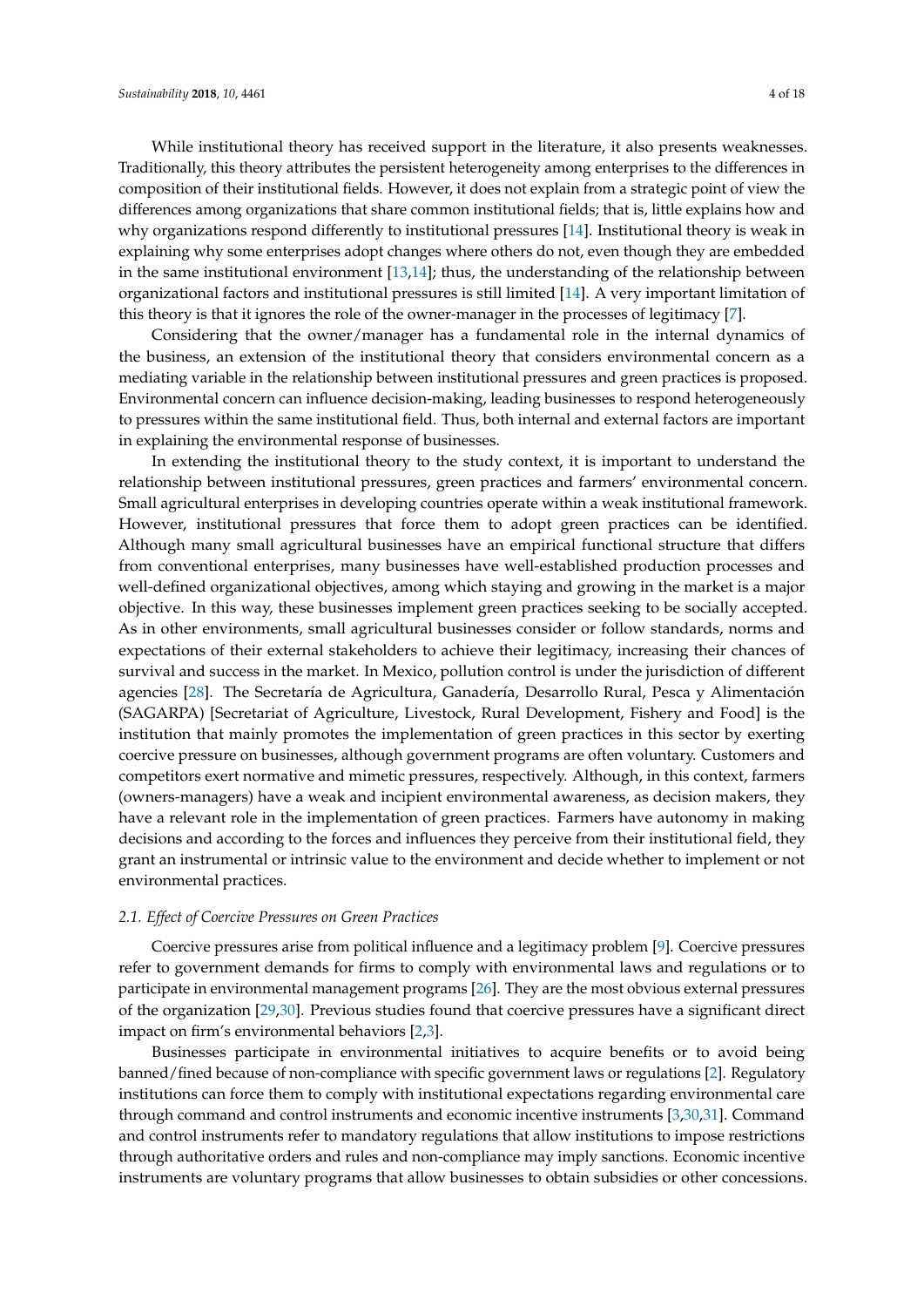Some authors argued that mandatory regulations have a greater influence on the implementation of green practices [\[3](#page-15-1)[,6](#page-15-5)[,32\]](#page-16-18). Others argued that voluntary programs are more effective, since they provide enterprises with greater flexibility and access to a wider range of resources [\[30\]](#page-16-16). Greiner [\[33\]](#page-16-19) considered single policy instruments to be inadequate in addressing the complexities associated with environmental care; instrument combinations may be more able to complement the respective strengths, weaknesses and distributional benefit implications of individual instruments.

In the agricultural context, a business will seek to conform to norms and rules for the purpose of legitimization. In an effort to reduce negative environmental externalities from agriculture, regulatory institutions pursue different policy approaches including regulation, information, persuasion and incentives [\[33\]](#page-16-19). Given that sustainable standards are stipulated in the certification programs that imply the adoption of green practices (e.g., the Organic and Good Agricultural Practices Certification Scheme), in order to qualify, the regulatory institutions oblige participants to perform the required practices [\[11\]](#page-15-10). SAGARPA is the main institution that promotes environmental care in the sector. It is worth mentioning that in Mexico, government institutions are weak and there is limited political will and little experience in strict regulatory compliance. Small agricultural businesses operate in an institutional context characterized by the presence of voluntary environmental programs (e.g., good agricultural practices and pollution-risk-reduction systems). Small agricultural businesses participate in voluntary programs mainly to obtain government subsidies in order to improve infrastructure or obtain training and technical support. They also participate to obtain official recognition that allows them to compete in better conditions and to eliminate potential threats, such as the tightening of environmental regulations. Hence, coercive pressures can influence green practices and thus, it is hypothesized that:

**Hypothesis 1 (H1).** *Coercive pressures will have a positive effect on the green practices of small agricultural businesses.*

## *2.2. Effect of Normative Pressures on Green Practices*

Normative pressures are associated with professionalization [\[9\]](#page-15-8). Normative isomorphism entails socialization of an organization within its institutional environment [\[7\]](#page-15-6). Although DiMaggio and Powell [\[9\]](#page-15-8) propose that normative pressures come from professionals aligned with industry groups and associations, various studies have proposed that over time, customer requirements are a basic normative pressure that influences the implementation of green practices [\[3,](#page-15-1)[4](#page-15-2)[,6](#page-15-5)[,29\]](#page-16-15). If businesses do not feel pressure from their customers, they may remain reluctant to implement green practices.

Normative pressures come from domestic and foreign customers. In a study conducted in a developing economy, Li [\[3\]](#page-15-1) showed that foreign customers significantly influence the implementation of green practices due to entry barriers in international trade and a growing demand for green products. Pressures from domestic customers have no significant effect, due to the still weak and uncertain environmental awareness of consumers and the relatively low standards of living that prevent accepting higher prices for green products [\[3\]](#page-15-1). In the agricultural sector, certain customer requirements have to be fulfilled in institutional arrangements (e.g., contract farming) [\[11\]](#page-15-10), and some of these requirements involve the implementation of green practices. Then, customer requirements and their increasing environmental expectation form the core normative pressure for Mexican small agricultural businesses to implement green practices in order to retain customers or attract new ones. Above all, these pressures are perceived in those businesses that export their products. At the national level, businesses that serve specific market niches also perceive pressures from their domestic customers, although such pressures are incipient. Hence, normative pressures can influence green practices and thus, it is hypothesized that:

**Hypothesis 2 (H2).** *Normative pressures will have a positive effect on the green practices of small agricultural businesses.*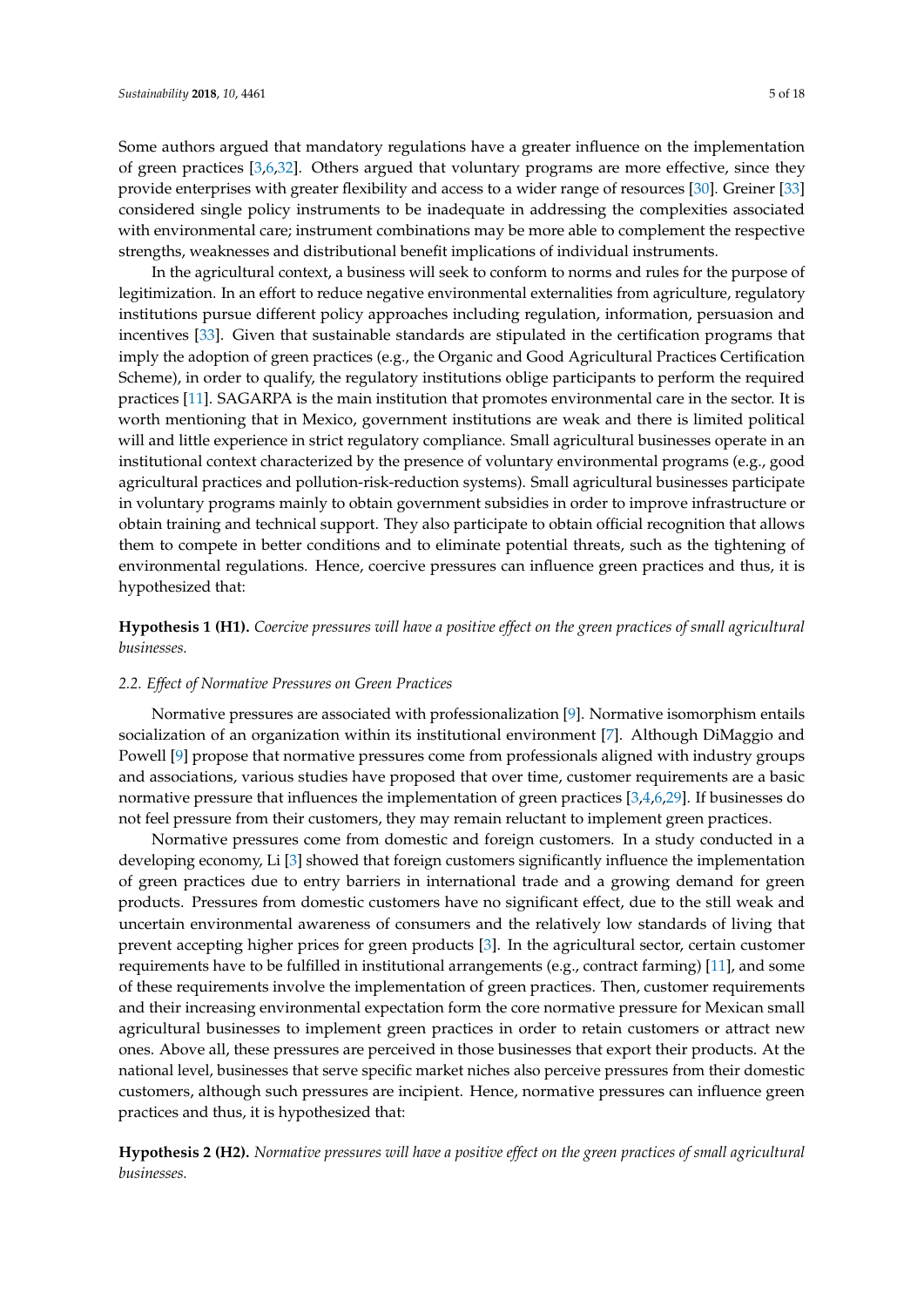## *2.3. Effect of Mimetic Pressures on Green Practices*

Mimetic pressures are the result of standard responses to uncertainty, which encourage imitation among organizations [\[9\]](#page-15-8). Mimetic pressures drive organizations to avoid uncertainty and risk by copying or replicating the processes or structure of other successful institutions [\[9\]](#page-15-8).

Mimetic pressures motivate enterprises to imitate practices perceived as successful by their competitors within their industry [\[2](#page-15-4)[–4,](#page-15-2)[6,](#page-15-5)[29,](#page-16-15)[34\]](#page-16-20) and to imitate actions of organizations with which they have social ties. According to Zhu and Geng [\[6\]](#page-15-5), to be more competitive, enterprises should pay more attention to changes in the green practices of competitors, imitating and improving the practices of successful competitors. Previous studies found that mimetic pressures motivate enterprises to implement green practices [\[3](#page-15-1)[,6\]](#page-15-5).

When a business lacks clarity in establishing its organizational goals or in understanding technology, there is a higher chance of imitating other businesses [\[4\]](#page-15-2). This situation is frequent in the small agricultural businesses in Mexico. In the agricultural sector, the information shared by farmers is generally useful and practical, including "dos and don'ts" vis-a-vis pros and cons of a practice [\[11\]](#page-15-10). Farmers are more likely to adopt good practices after seeing their relative advantages successfully demonstrated [\[35\]](#page-16-21). Small agricultural businesses in Mexico tend to imitate green practices of the competitors they consider successful or those closest to their facilities. These businesses form collaborative networks to share their experiences and participate in learning processes, which enable them to improve their green practices. Hence, in this context, mimetic pressures can influence green practices and thus, it is hypothesized that:

**Hypothesis 3 (H3).** *Mimetic pressures will have a positive effect on the green practices of small agricultural businesses.*

## *2.4. Institutional Pressures and Green Practices: the Mediating Effect of Environmental Concern*

Institutional theory has traditionally described how institutional pressures lead to common organizational practices in search of legitimacy. Although institutional theory has received support in the literature, it is weak in explaining why enterprises adopt change where others do not despite experiencing the same institutional pressures [\[13,](#page-16-0)[14\]](#page-16-1), thereby ignoring the role of the owner-manager in the processes of legitimacy [\[7\]](#page-15-6). Institutional theory suggests that the organization endorses and is capable of undertaking the actions required to acquire institutional legitimacy [\[7\]](#page-15-6). However, these aspects are critical, as not all organizations undergo changes in the same way. According to Greenwood and Hinings [\[13\]](#page-16-0), the understanding of radical change requires both an analysis of the institutional field and its endogenous dynamics. The authors suggest that the interests and capacity for action are critical factors to effect the organizational change in response to institutional pressures. Supporting the above, Delmas and Toffel [\[14\]](#page-16-1) point out that organizations vary to the extent that they support an institutional practice and in terms of the ability to implement organizational change. Their results revealed that the differences in managers' receptivity, that influence decisions made with regards to adopting management practices, lead enterprises to respond heterogeneously to similar institutional pressures. In this way, the role of the owner/manager as a decision maker is critical for the environmental responsiveness of organizations [\[4,](#page-15-2)[7,](#page-15-6)[26,](#page-16-12)[30\]](#page-16-16). The varied environmental awareness of owners/managers can explain the heterogeneous environmental responsiveness of businesses to seemingly similar contextual pressures.

In addition, although institutional theory suggests that institutional pressures influence the implementation of green practices, the literature discusses whether this relationship is direct or not. Some authors argued that the relationship is not direct and analyzed the owner-manager's role in this relationship. Colwell and Joshi [\[7\]](#page-15-6) found that when top management commitment is high, the relationship between institutional pressure and ecological responsiveness is enhanced. Some authors found that coercive pressures improve managerial perception of environmental care as a competitive opportunity which allows for the development of a higher level of environmental management [\[30\]](#page-16-16).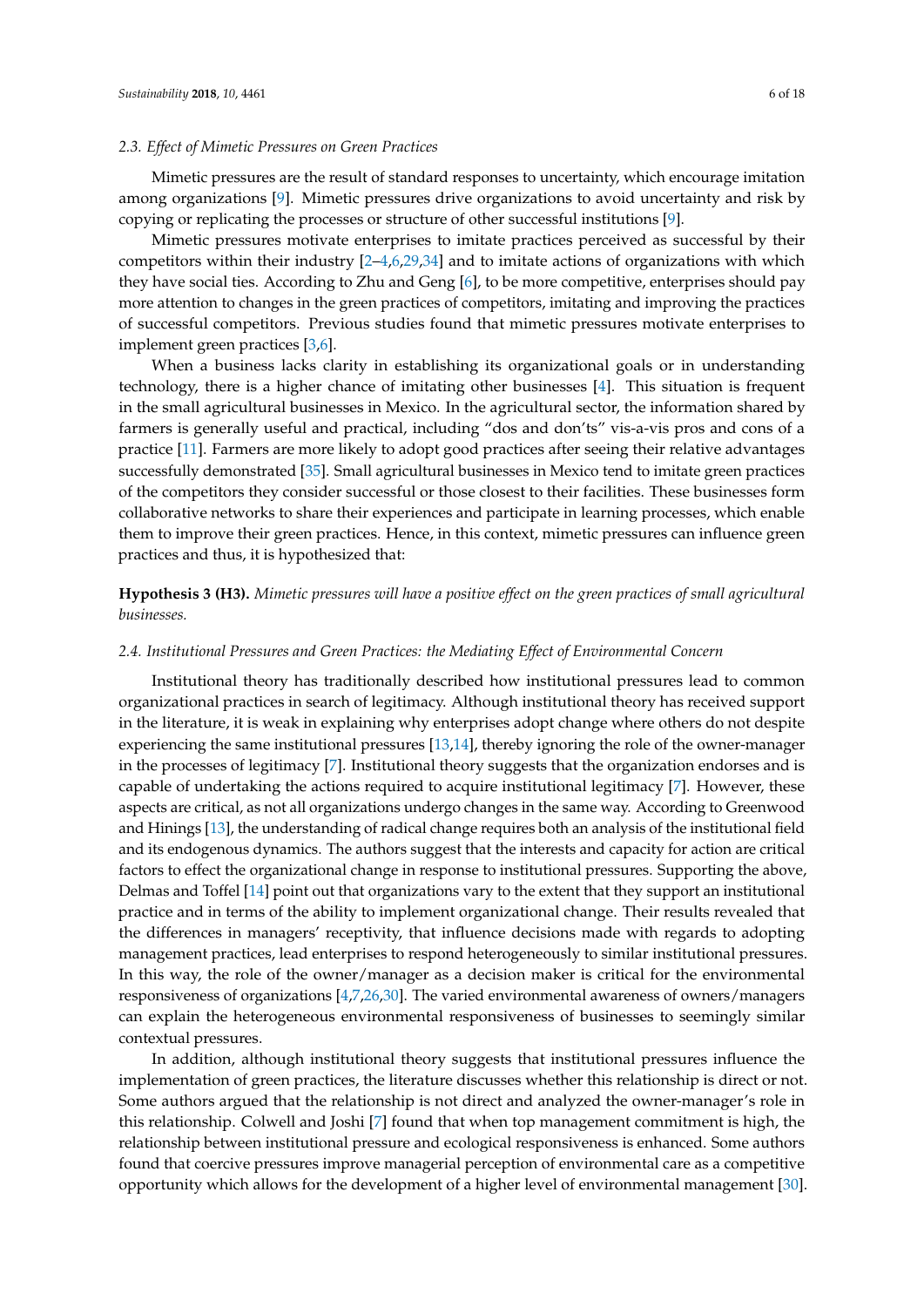Roxas and Coetzer [\[26\]](#page-16-12) found that the relationship between the institutional environment and the environmental sustainability orientation of small firms is mediated by managerial attitudes towards the natural environment. However, there is a lack of empirical studies regarding the mediating role of environmental concern especially in agricultural small businesses.

In the agricultural sector, the implementation of green practices is driven by personal and psychological characteristics, attitudes and awareness of farmers [\[10](#page-15-9)[,11,](#page-15-10)[17,](#page-16-4)[18\]](#page-16-22). Greiner and Gregg [\[36\]](#page-16-23) suggested that the farmers with strong conservation motivations are most likely to adopt best green practices. Meijer, Catacutan, Ajayi, Sileshi and Nieuwenhuis [\[19\]](#page-16-5) proposed that extrinsic factors (e.g., external environment) and intrinsic factors (e.g., knowledge, perceptions and attitudes of the potential adopter) influence the decision-making process on the uptake of a new practice.

In the context of this study, not all of the small agricultural businesses implement change by adopting environmental practices and do not implement it in a similar manner, even when they share the same institutional field. Given the primordial role of the farmer as an autonomous decision-maker, it is proposed that environmental awareness can help explain why small agricultural businesses have varying green practices and stances despite experiencing the same pressures from the institutional environment.

In this regard, environmental concern is one of the most important motives for individual intention with respect to environmental behavior and is influenced by the external environment [\[15\]](#page-16-2). The NEP Scale  $[16,37]$  $[16,37]$  is widely used to measure environmental concern. This scale captures the environmental concern of individuals and is a vital indicator of environmentally significant behavior [\[38\]](#page-17-1). Although the NEP scale has been applied to farmer samples [\[38](#page-17-1)[,39\]](#page-17-2), its applicability in small agricultural businesses in developing countries is under-developed. Considering the role of the farmer through environmental awareness (using the NEP scale) allows achieving a balanced measure that considers both the instrumental and intrinsic value given to the environment.

Hence, it is expected that farmers' environmental concern will mediate the link between institutional pressures and green practices. Thus, the following hypothesis is developed:

**Hypothesis 4 (H4).** *Environmental concern mediates the relationship between institutional pressures and the green practices of small agricultural businesses*. *green practices of small agricultural businesses.*

#### *2.5. Research Model 2.5. Research Model*

Figure 1 presents the conceptual model that analyzes the direct link between coercive, normative, and mimetic institutional pressures and green practices. It also highlights the mediating effect of environmental concern in the relationship between institutional pressures and green practices. It is predicted that institutional pressures stimulate environmental concern, and, this in turn leads to the implementation of green practices in small agricultural businesses. Figure 1 presents that analyzes that analyzes that analyzes that analyzes the direct link between coercive,  $\alpha$ rigure I presents the conceptual model that [an](#page-6-0)alyzes the difect link between coercive, hormative,

<span id="page-6-0"></span>

**Figure 1.** Research model.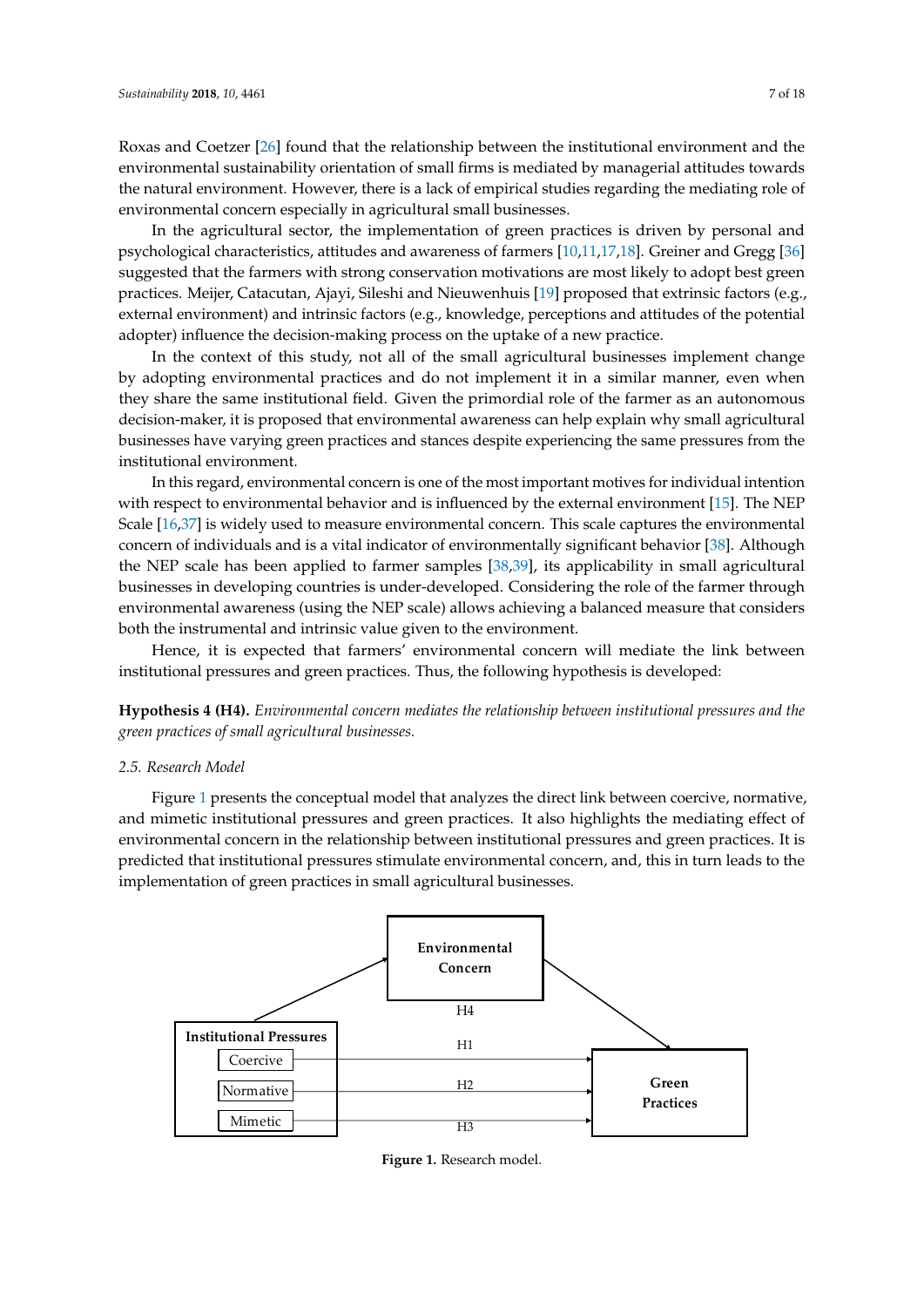## <span id="page-7-0"></span>**3. Methodology**

#### *3.1. Questionnaire Development*

The questionnaire included these key constructs: institutional pressures, green practices and farmers' environmental concern. Multi-item measures were generated for each construct, to enhance reliability and validity of measurement as well as to secure larger variability between survey individuals [\[40\]](#page-17-3). The questionnaire was developed over a three-step revision process. In the first step, based on an extensive review of the literature, managerial interviews and expert opinions from academia, a semi-structured questionnaire was designed and applied in 10 small agricultural businesses. The results served to provide feedback based on experience and sector knowledge and to improve the clarity of the items, use the appropriate terminology and avoid the omission of items used to measure the variables. Slight modifications were made to clarify the meaning or wording of the questionnaire. In the second step, a structured questionnaire was applied to 30 owners and managers of small agricultural businesses in order to test validity and reliability. In the third and final step, the final survey instrument was designed based on the results of the previous step and was applied to the final sample of respondents. 5-point Likert-type scales were used for measuring the perceptions of the surveyed individuals for all 33 measures in the theoretical model.

## *3.2. Sampling and Data Collection*

Data comes from a collective effort conducted between June of 2016 and January of 2017. The target businesses were small agricultural businesses with at least 1 year of experience in the production and commercialization of greenhouse tomatoes in the Valles Centrales [Central Valleys] and Mixteca regions of the State of Oaxaca, México. The target subjects were the owners and/or managers, who, being the decision makers in the businesses, have more accurate information. The agricultural sector was selected due to its impact on environmental conditions, incipient but growing participation in environmental care initiatives, and contribution to the economy. The state of Oaxaca was selected because it has reported rapid growth in tomato production and has the second largest presence of small businesses dedicated to the activity. Valles Centrales [Central Valleys] and the Mixteca are regions of Oaxaca with higher levels of horticultural production and a larger number of small businesses engaged in such activity in the state [\[21\]](#page-16-7). This context also was selected because it is little studied in the field of institutionalism, and it is important to know if the theoretical framework of the institutional theory is applicable in the agricultural arena.

The survey instrument in Spanish was applied face-to-face to ensure complete responses. The sampling method was non-probabilistic due to the lack of a formal database that indicates the number and location of existing small agricultural businesses. To reduce the implicit bias of this type of sampling, specific routes were established in the two regions so that small businesses would have a similar probability of being included in the sample. When a small agricultural business was located on the route, the respondent was identified, the objective of the investigation was explained and he/she was invited to participate by answering the questionnaire. The questionnaires were applied to those who agreed to be surveyed due to the distrust that respondents had about the use of the information. During the routes, 136 small agricultural businesses were located; however, data from six small agricultural businesses could not be obtained because the owners and/or managers were not present in the business. Therefore, the sample consists of 130 small agricultural businesses (96%). There were 123 male respondents (95%). The age (number of years in operation) of the 130 surveyed small businesses ranged from 1 to 11 years. The size of the small agricultural business varies between  $400 \text{ m}^2$  and 6 hectares. Table [1](#page-8-0) gives a picture of the sample profile.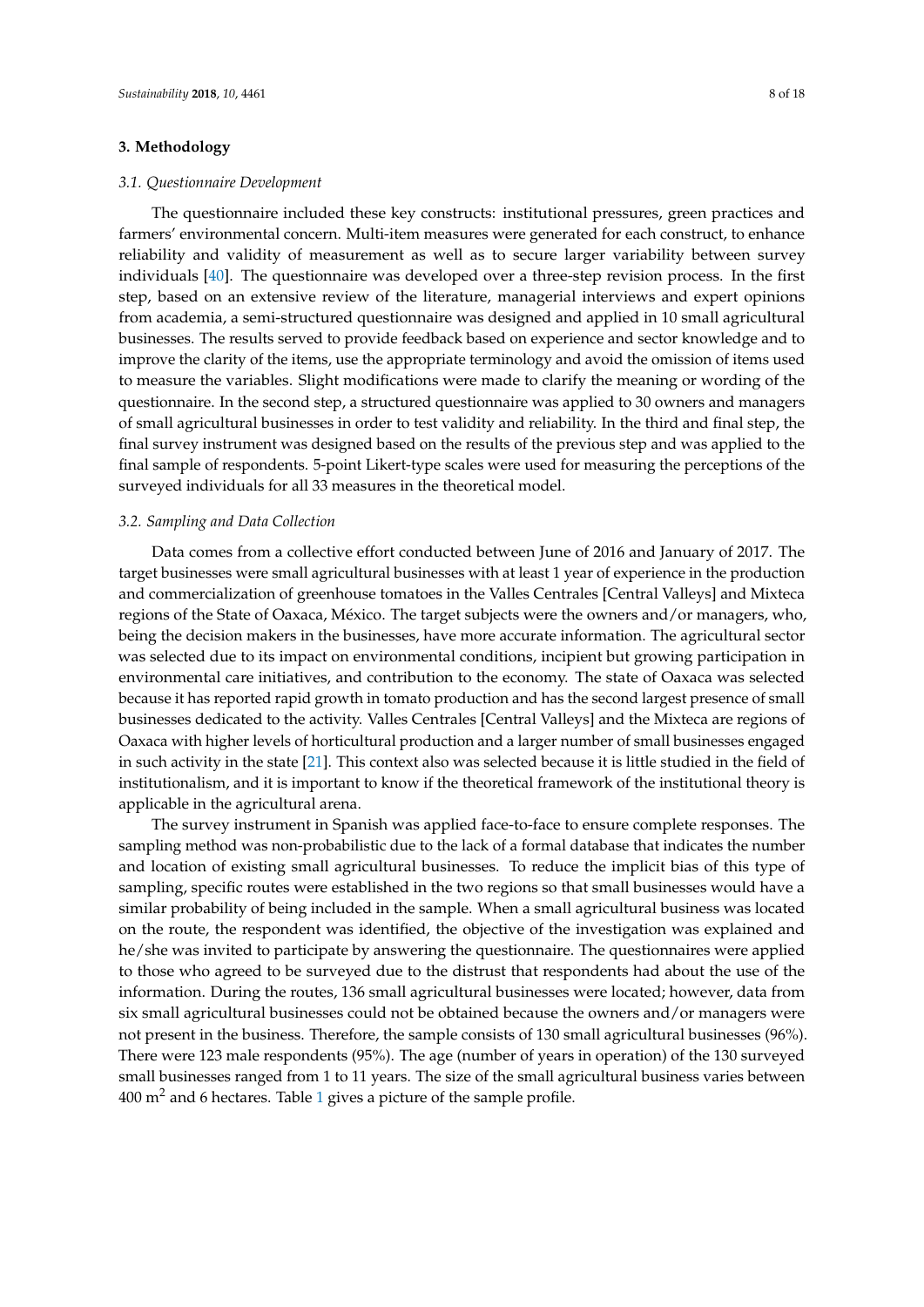<span id="page-8-0"></span>

|                               | Valles Centrales              |             | Mixteca        |             |  |
|-------------------------------|-------------------------------|-------------|----------------|-------------|--|
| Region                        | 80 (61.54%)<br>50 $(38.46\%)$ |             |                |             |  |
| (Years in operation)          | $1 - 6$                       | $7 - 11$    | $1 - 6$        | $7 - 11$    |  |
|                               | 75 (93.75%)                   | $5(6.25\%)$ | $50(100.00\%)$ | $0(0\%)$    |  |
| Size (Hectares of greenhouse) | $\leq$ 3                      | $3 - 6$     | $\leq 3$       | $3 - 6$     |  |
|                               | 74 (92.50%)                   | $6(7.50\%)$ | 47 (94.00%)    | $3(6.00\%)$ |  |

**Table 1.** Sample profile.

## *3.3. Variables and Measures*

Institutional pressure refers to the degree to which small agricultural businesses are influenced by coercive, normative and mimetic mechanisms (demands and/or influences of the government, customers and competitors, respectively). Based on previous studies [\[3](#page-15-1)[,6](#page-15-5)[,7,](#page-15-6)[29\]](#page-16-15), 11 items measured this variable and loaded on three factors: coercive, normative and mimetic pressures. The items capture farmers' perceptions of the extent to which institutional pressures exert significant influence on small agricultural businesses to integrate environmental care actions into their operations. On the five-point Likert scale (1, strongly disagree, and 5, strongly agree), respondents were asked to report to what degree they agreed or disagreed with the statements shown in the first column of Table [2.](#page-9-0) To test hypotheses 1–3, each factor was used as a first-order construct. To test hypothesis 4, the sum of three factors was used to measure institutional pressures as a single second-order construct.

Green practices measure the frequency with which small agricultural businesses develop technical and organizational actions to reduce the negative environmental impact generated by it's productive processes. Based on previous studies [\[7](#page-15-6)[,41,](#page-17-4)[42\]](#page-17-5), 13 items were elaborated to measure this construct. For each item on the questionnaire, respondents were asked how often they included activities aimed at caring for the environment. Respondents were asked to respond on a Likert five-point scale, from 1 (never) to 5 (always). Green practices loaded on two factors: organizational and technical aspects. The sum of both factors was used to measure green practices as a single construct. Factors and their measures are presented in Table [3.](#page-10-1)

Environmental concern indicates the valuation and positioning regarding the subject of the environment. Environmental concern refers to the degree to which farmers give instrumental value to the environment and/or they give intrinsic value to the environment and value themselves within nature as a whole. It was measured through the revised NEP scale [\[16\]](#page-16-3). Although there is wide convergence in the validity of the NEP scale to measure issues related to environmental concern, there is far less consensus on the question of whether the scale measures a single construct or is multidimensional. There is considerable inconsistency in the number of dimensions actually obtained, studies have found from one up to five dimensions and report some discrepancies in the loadings of individual items. In this way, the dimensions are often sample specific [\[16,](#page-16-3)[43\]](#page-17-6). The nine items in the NEP scale are loaded on two factors: ecocentrism and anthropocentrism. The sum of both factors was used to measure environmental concern as a single construct. On the five-point Likert scale (1, strongly disagree, and 5, strongly agree), respondents were asked to report to what degree they agreed or disagreed with the statements shown in the first column of Table [4.](#page-10-2)

Additional variables, size, age, and technological level of the greenhouse were used as control variables in the research model. Size refers to the area in square meters of the greenhouse used for production. Age refers to the number of years in operation of the business. To measure the technological level, a scale of 1 to 5 was used, considering five technological levels that evaluate the typology, equipment and technology of greenhouses [\[44\]](#page-17-7).

## *3.4. Reliability and Validity of the Measurement*

Content validity of the measures was assured by an extensive review of the literature, managerial interviews and expert opinions from academia. Prior to applying the questionnaires to the final sample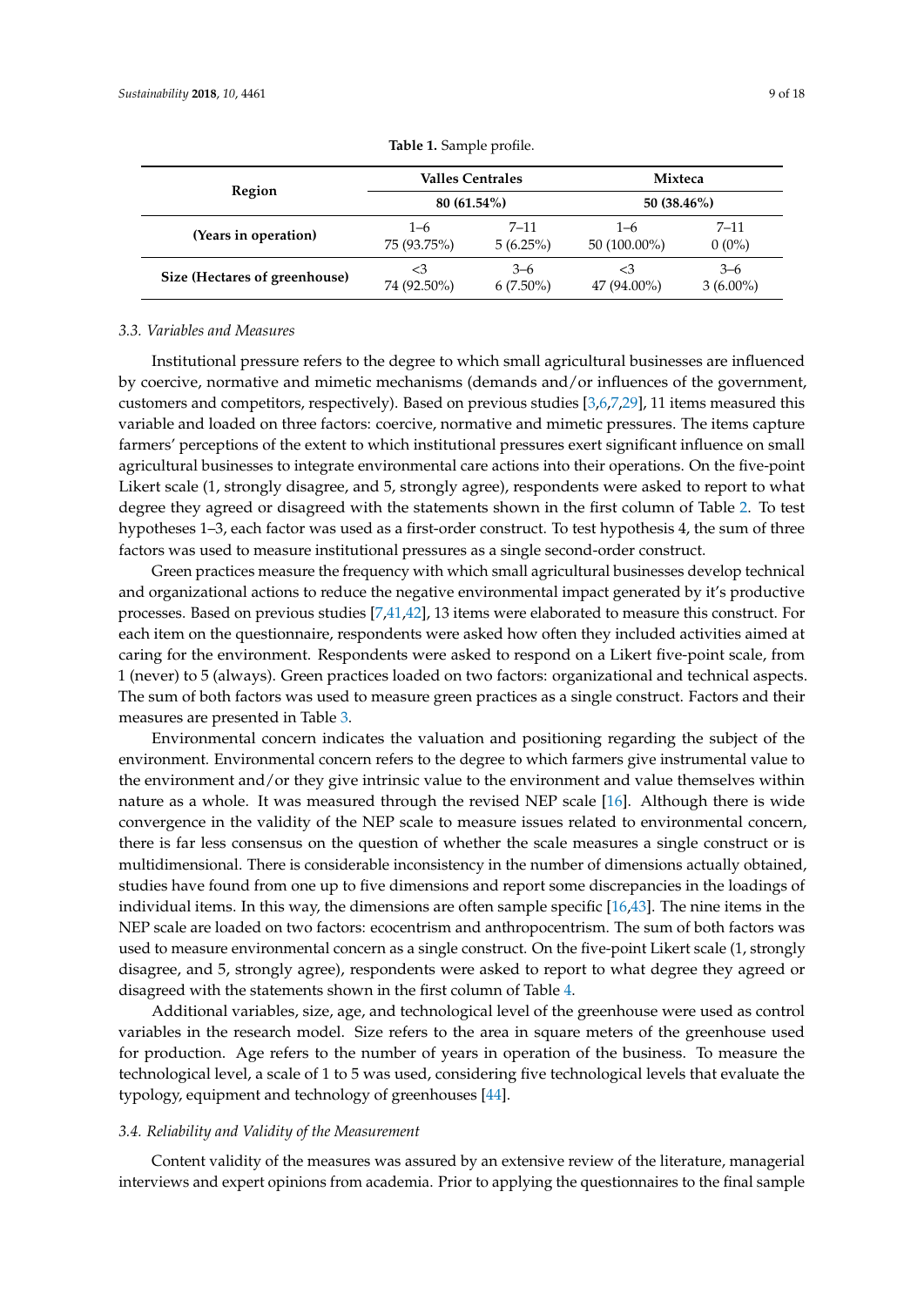of respondents, the initially drafted questionnaire was applied. Based on their feedback, the wording of a few items were changed and some items were removed as they were not applicable in the context.

Convergent validity was assessed via a factor analysis with Varimax rotation and Kaiser normalization. The factor loadings indicate the correlation between an item (indicator) and its corresponding factor. High factor loadings give evidence of construct validity. All constructs have an average factor loading above 0.6. This indicates a satisfactory representation by their indicators [\[45\]](#page-17-8). Each factor composite reliability is larger than 0.8, indicating the convergent validity and internal consistency. The total variance explained by the factors for all the constructs is higher than 70%, ensuring the practical significance of the derived factors [\[46\]](#page-17-9). To test the appropriateness of the factor analysis, Kaiser–Meyer–Olkin (KMO) measure of sampling adequacy test was used. High values of the KMO test (0.60 or above) indicate that conducting factor analysis on the data is appropriate [\[47\]](#page-17-10).

Discriminant validity was assessed by checking that, at a confidence interval of 95%, the correlation between each pair of items did not contain the value 1. During the Confirmatory Factor Analysis (CFA), it was observed that each item loaded on one and only one of the factors.

Reliability was tested through Cronbach's alpha, which assumes that the items measure the same construct and that they are highly correlated. All Cronbach's alpha values are above 0.7 and can be considered satisfactory [\[48\]](#page-17-11). The factor analysis and Cronbach's alpha was calculated using SPSS statistics 22. Factor analysis results are summarized in Tables [2](#page-9-0)[–4.](#page-10-2)

<span id="page-9-0"></span>

| To What Degree Do You Agree with the Following Statements?                                                              | $\mathbf{1}$ | $\overline{2}$ | 3        | Communality |
|-------------------------------------------------------------------------------------------------------------------------|--------------|----------------|----------|-------------|
| <b>1. Coercive Pressures</b>                                                                                            |              |                |          |             |
| Compliance with regulatory requirements positively influences the<br>competitiveness of the small agriculture business. | 0.744        | 0.239          | $-0.161$ | 0.636       |
| Voluntary standards represent a market opportunity for small<br>agriculture business.                                   | 0.794        | $-0.052$       | 0.363    | 0.766       |
| The government provides subsidies and preferential support to<br>participate in voluntary programs.                     | 0.897        | 0.088          | 0.199    | 0.851       |
| 2. Normative Pressures                                                                                                  |              |                |          |             |
| National customers demand production under conditions of<br>respect for the environment.                                | 0.188        | 0.674          | $-0.264$ | 0.560       |
| National customers ask for production processes before making a<br>purchasing decision.                                 | 0.111        | 0.684          | $-0.033$ | 0.482       |
| International customers demand production under conditions of<br>respect for the environment.                           | 0.075        | 0.891          | 0.308    | 0.894       |
| The growing environmental awareness of international customers<br>encourages implement green practices.                 | 0.015        | 0.895          | 0.345    | 0.920       |
| International customers ask for production processes before making<br>a purchasing decision.                            | 0.002        | 0.898          | 0.311    | 0.904       |
| 3. Mimetic Pressures                                                                                                    |              |                |          |             |
| The leading businesses in our sector set an example for<br>environmentally responsible conduct.                         | 0.042        | 0.242          | 0.739    | 0.606       |
| The leading businesses in our sector are known for their practices<br>that promoted environmental preservation.         | 0.047        | 0.053          | 0.899    | 0.813       |
| The leading businesses in our sector work on ways to reduce their<br>impact on the environment.                         | 0.248        | 0.075          | 0.809    | 0.721       |
| Percentage of variance                                                                                                  | 19.154       | 31.442         | 23.514   |             |
| Cronbach's alpha                                                                                                        | 0.771        | 0.881          | 0.809    |             |
| Composite reliability                                                                                                   | 0.854        | 0.907          | 0.858    |             |
| KMO measure of sampling adequacy                                                                                        |              |                | 0.728    |             |

**Table 2.** Factor analysis of institutional pressures.

Note: Rotation method: varimax with Kaiser normalization. The rotation has converged on five iterations. Extraction method: principal component analysis.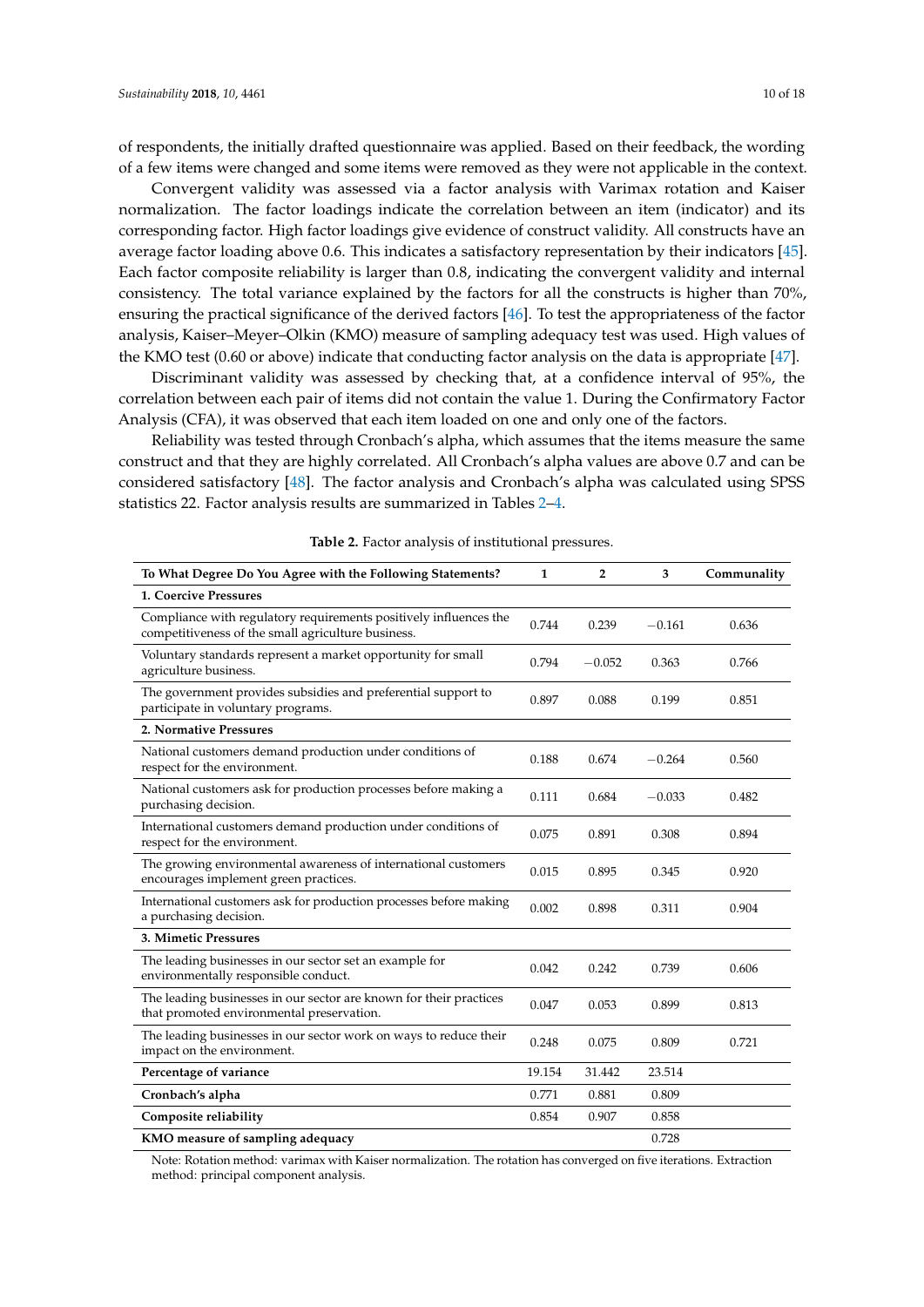<span id="page-10-1"></span>

| How Often Does the Small Agricultural Business                                                                                                         | $\mathbf{1}$ | $\overline{2}$ | Communality |
|--------------------------------------------------------------------------------------------------------------------------------------------------------|--------------|----------------|-------------|
| 1. Organizational Aspects                                                                                                                              |              |                |             |
| Communicate to its workers the obligation to take care of the environment during the development<br>of their activities.                               | 0.862        | $-0.070$       | 0.749       |
| Continually inspect that activities related to environmental care are being carried out.                                                               | 0.888        | $-0.065$       | 0.793       |
| Adapt or modify the positions and activities of workers if necessary in order to facilitate<br>environmental care.                                     | 0.872        | 0.154          | 0.785       |
| Ensure that workers have the skills required to carry out their activities (including<br>environmental activities).                                    | 0.852        | 0.305          | 0.819       |
| Collaborate with other business to improve aspects related to environmental care.                                                                      | 0.864        | 0.183          | 0.780       |
| Prioritize the purchase of inputs and products with low environmental impact.                                                                          | 0.802        | 0.18           | 0.675       |
| Compile reports on environmental care.                                                                                                                 | 0.697        | 0.219          | 0.534       |
| Participate in events or establishes collaborations with environmental institutions (e.g., campaigns<br>to collect empty containers of agrochemicals). | 0.700        | 0.243          | 0.549       |
| 2. Technical Aspects                                                                                                                                   |              |                |             |
| Promote waste reduction (e.g., promoting reuse)                                                                                                        | 0.216        | 0.877          | 0.816       |
| Promote the appropriate disposal/treatment/storage of remaining debris.                                                                                | 0.031        | 0.897          | 0.806       |
| Promote the use of clean energies.                                                                                                                     | 0.13         | 0.816          | 0.683       |
| Promote the reuse and recycling of products.                                                                                                           | 0.032        | 0.762          | 0.582       |
| Perform constant monitoring and sampling at plants to identify and control pests and diseases.                                                         | 0.42         | 0.617          | 0.557       |
| Percentage of variance                                                                                                                                 | 43.282       | 26.931         |             |
| Cronbach's alpha                                                                                                                                       | 0.936        | 0.872          |             |
| Composite reliability                                                                                                                                  | 0.942        | 0.898          |             |
| KMO measure of sampling adequacy                                                                                                                       |              | 0.862          |             |

## **Table 3.** Factor analysis of green practices.

Note: Rotation method: varimax with Kaiser normalization. The rotation has converged on three iterations. Extraction method: principal component analysis.

<span id="page-10-2"></span>

| Do You Agree or Disagree <sup>a</sup> That:                                                         | 1      | $\overline{2}$ | Communality |
|-----------------------------------------------------------------------------------------------------|--------|----------------|-------------|
| 1. Ecocentrism                                                                                      |        |                |             |
| We are approaching the limit of the number of people the earth can support.                         | 0.881  | 0.257          | 0.842       |
| Humans are severely abusing the environment.                                                        | 0.767  | 0.324          | 0.693       |
| Plants and animals have as much right as humans to exist.                                           | 0.807  | 0.389          | 0.802       |
| Despite our special abilities humans are still subject to the laws of nature.                       | 0.853  | 0.265          | 0.797       |
| If things continue on their present course, we will soon experience a major ecological catastrophe. | 0.741  | 0.345          | 0.668       |
| 2. Anthropocentrism                                                                                 |        |                |             |
| Humans have the right to modify the natural environment to suit their needs.                        | 0.387  | 0.838          | 0.852       |
| Human ingenuity will insure that we do NOT make the earth unlivable.                                | 0.291  | 0.838          | 0.786       |
| The earth has plenty of natural resources if we just learn how to develop them.                     | 0.391  | 0.775          | 0.754       |
| The so-called "ecological crisis" facing humankind has been greatly exaggerated.                    | 0.231  | 0.837          | 0.754       |
| Percentage of variance                                                                              | 41.466 | 35.747         |             |
| Cronbach's alpha                                                                                    | 0.917  | 0.907          |             |
| Composite reliability                                                                               | 0.906  | 0.893          |             |
| KMO measure of sampling adequacy                                                                    |        | 0.896          |             |

## **Table 4.** Factor analysis of environmental concern.

Note: Rotation method: varimax with Kaiser normalisation. The rotation has converged on three iterations. Extraction method: principal component analysis. <sup>a</sup> Agreement with the five ecocentrism items and disagreement with the four anthropocentrism items indicate pro-environmental care responses.

## <span id="page-10-0"></span>**4. Results**

The zero-order matrix of correlations between variables and the descriptive statistics are presented in Table [4.](#page-10-2) The majority of correlations are modest. The average age of the small agricultural businesses was 6.3 years, with a standard deviation of 1.5 years. The average size (in square meters of the greenhouse used for production) was 6003 m<sup>2</sup> with a standard deviation of 1794 m<sup>2</sup> (see Table [5\)](#page-11-0).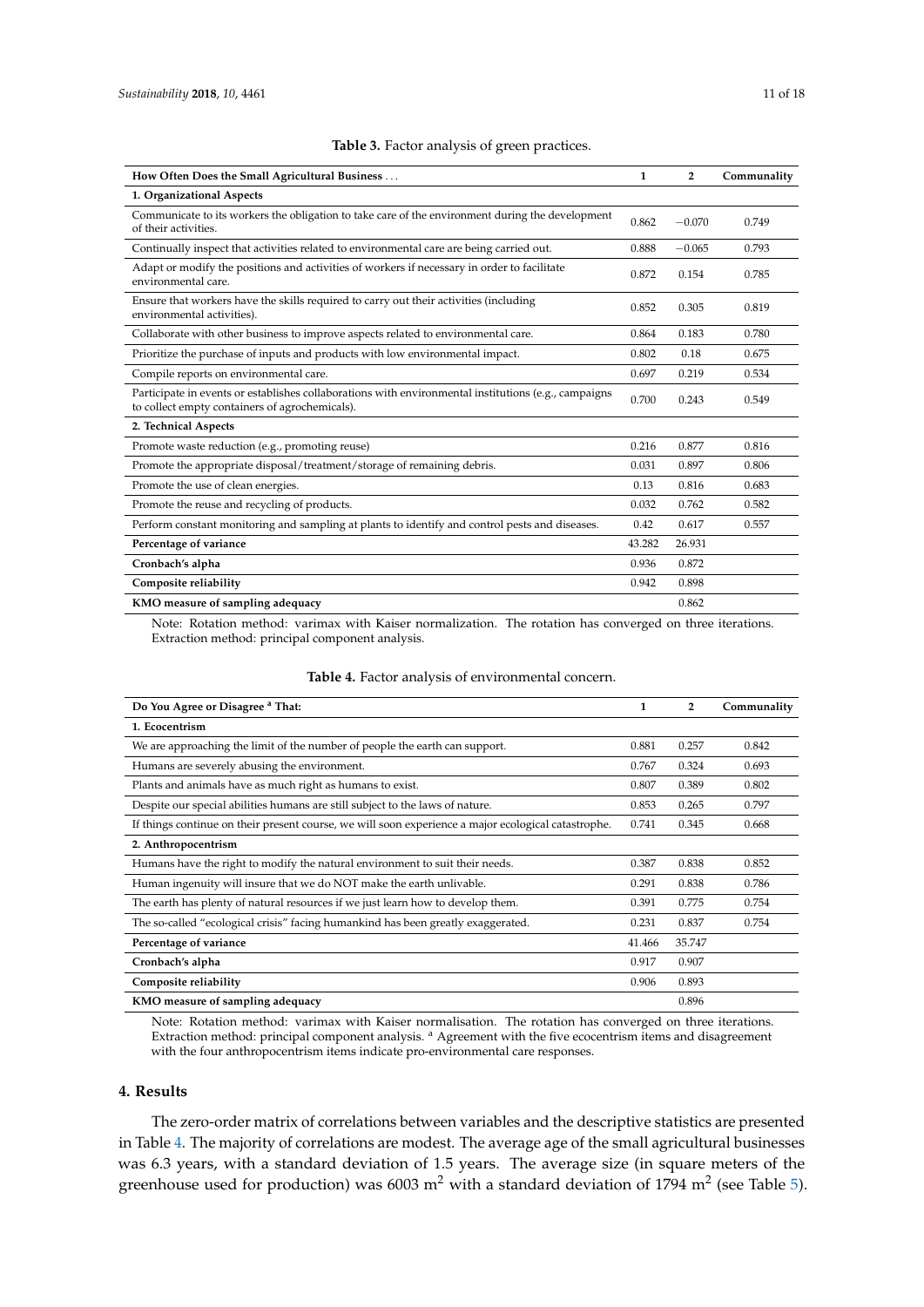Later, an analysis of correlation, controlling by size, age and technological level of small agricultural businesses, was conducted in order to determine the relationship between variables (see Table [6\)](#page-11-1).

<span id="page-11-0"></span>

|                           |           | <b>Bivariate Correlations</b> |           |            |           |           |           |           |           |       |
|---------------------------|-----------|-------------------------------|-----------|------------|-----------|-----------|-----------|-----------|-----------|-------|
|                           |           | $\overline{2}$                | 3         | 4          | 5.        | 6         | 7         | 8         | 9         | 10    |
| 1. Coercive pressures     |           |                               |           |            |           |           |           |           |           |       |
| 2. Normative pressures    | $0.218*$  |                               |           |            |           |           |           |           |           |       |
| 3. Mimetic pressures      | $0.257**$ | $0.366**$                     |           |            |           |           |           |           |           |       |
| 4. Organizational aspects | $0.671**$ | $0.639**$                     | $0.464**$ |            |           |           |           |           |           |       |
| 5. Technical aspects      | 0.103     | $0.335**$                     | $0.675**$ | $0.355**$  |           |           |           |           |           |       |
| 6. Ecocentrism            | $0.701**$ | $0.572**$                     | $0.333**$ | $0.885**$  | $0.206*$  |           |           |           |           |       |
| 7. Anthropocentrism       | $0.282**$ | $0.704$ **                    | $0.420**$ | $0.748**$  | $0.568**$ | $0.673**$ |           |           |           |       |
| 8. Size                   | $0.238**$ | $0.687**$                     | $0.346**$ | $0.498**$  | $0.275**$ | $0.414**$ | $0.444**$ |           |           |       |
| 9. Age                    | $0.325**$ | $0.561**$                     | $0.322**$ | $0.482**$  | $0.269**$ | $0.447**$ | $0.421**$ | $0.751**$ |           |       |
| 10. Technological level   | 0.143     | $0.429**$                     | $0.341**$ | $0.364$ ** | $0.276**$ | $0.238**$ | $0.314**$ | $0.572**$ | $0.549**$ |       |
| Media                     | 2.454     | 1.858                         | 2.082     | 2.847      | 3.408     | 2.985     | 2.985     | 6003.077  | 3.600     | 3.108 |
| <b>Standard deviation</b> | 0.864     | 1.066                         | 0.744     | 0.888      | 0.776     | 0.977     | 0.887     | 1794.665  | 1.543     | 0.729 |

**Table 5.** Descriptive statistics and correlation matrix.

Note: \*\* Correlation is significant at levels equal to or less than 0.01. \* Correlation is significant at levels equal to or less than 0.05.

**Table 6.** Partial correlations.

<span id="page-11-1"></span>

|                        | <b>Partial Correlations</b> |           |           |           |           |           |  |  |
|------------------------|-----------------------------|-----------|-----------|-----------|-----------|-----------|--|--|
|                        |                             |           | 3         | 4         | 5         | 6         |  |  |
| Coercive pressures     |                             |           |           |           |           |           |  |  |
| Normative pressures    | 0.059                       |           |           |           |           |           |  |  |
| Mimetic pressures      | $0.184*$                    | $0.177*$  |           |           |           |           |  |  |
| Organizational aspects | $0.646**$                   | $0.462**$ | $0.341**$ |           |           |           |  |  |
| Technical aspects      | 0.024                       | $0.198*$  | $0.632**$ | $0.241**$ |           |           |  |  |
| Ecocentrism            | $0.663$ **                  | $0.429**$ | $0.218*$  | $0.861**$ | 0.094     |           |  |  |
| Anthropocentrism       | $0.178*$                    | $0.608**$ | $0.303**$ | $0.669**$ | $0.510**$ | $0.592**$ |  |  |

Note: Control variables: size, age and technological level. \* Correlation is significant at levels equal to or less than 0.05. \*\* Correlation is significant at levels equal to or less than 0.01.

The regression equations met the independence criteria and no multicollinearity problems were found. Multicollinearity was measured by variance inflation factors (VIF). All of the VIF values are below 4.0 (lower than the recommended value 10) [\[46\]](#page-17-9), indicating that the effects of multicollinearity are limited.

Three regression models were developed in order to explore and quantify the relationship between institutional pressures and green practices, as well as to test Hypotheses 1 to 3 (see Table [7\)](#page-11-2).

<span id="page-11-2"></span>

|            | Model                   |                       |                                      |         |                 |                |                 |
|------------|-------------------------|-----------------------|--------------------------------------|---------|-----------------|----------------|-----------------|
| Regression | Independent<br>Variable | Dependent<br>Variable | Standardized<br>Coefficient <b>B</b> | T Value | <i>p</i> -Value | $\mathbb{R}^2$ | <b>Decision</b> |
| 1(H1)      | Coercive<br>pressures   | Green<br>practices    | 0.390                                | 5.323   | 0.001           | 0.402          | Supported       |
| 2(H2)      | Normative<br>pressures  | Green<br>practices    | 0.499                                | 5.192   | 0.001           | 0.397          | Supported       |
| 3(H3)      | Mimetic<br>pressures    | Green<br>practices    | 0.573                                | 8.726   | 0.001           | 0.544          | Supported       |

**Table 7.** Regression analysis (institutional pressures and green practices).

Note: Control variables: size, age and technological level.

According to Hypothesis H1, coercive pressures were found to be related to green practices  $(\beta = 0.390, p < 0.001)$ . Similar to the results of previous studies [\[3,](#page-15-1)[6](#page-15-5)[,30](#page-16-16)[–32\]](#page-16-18) in small agricultural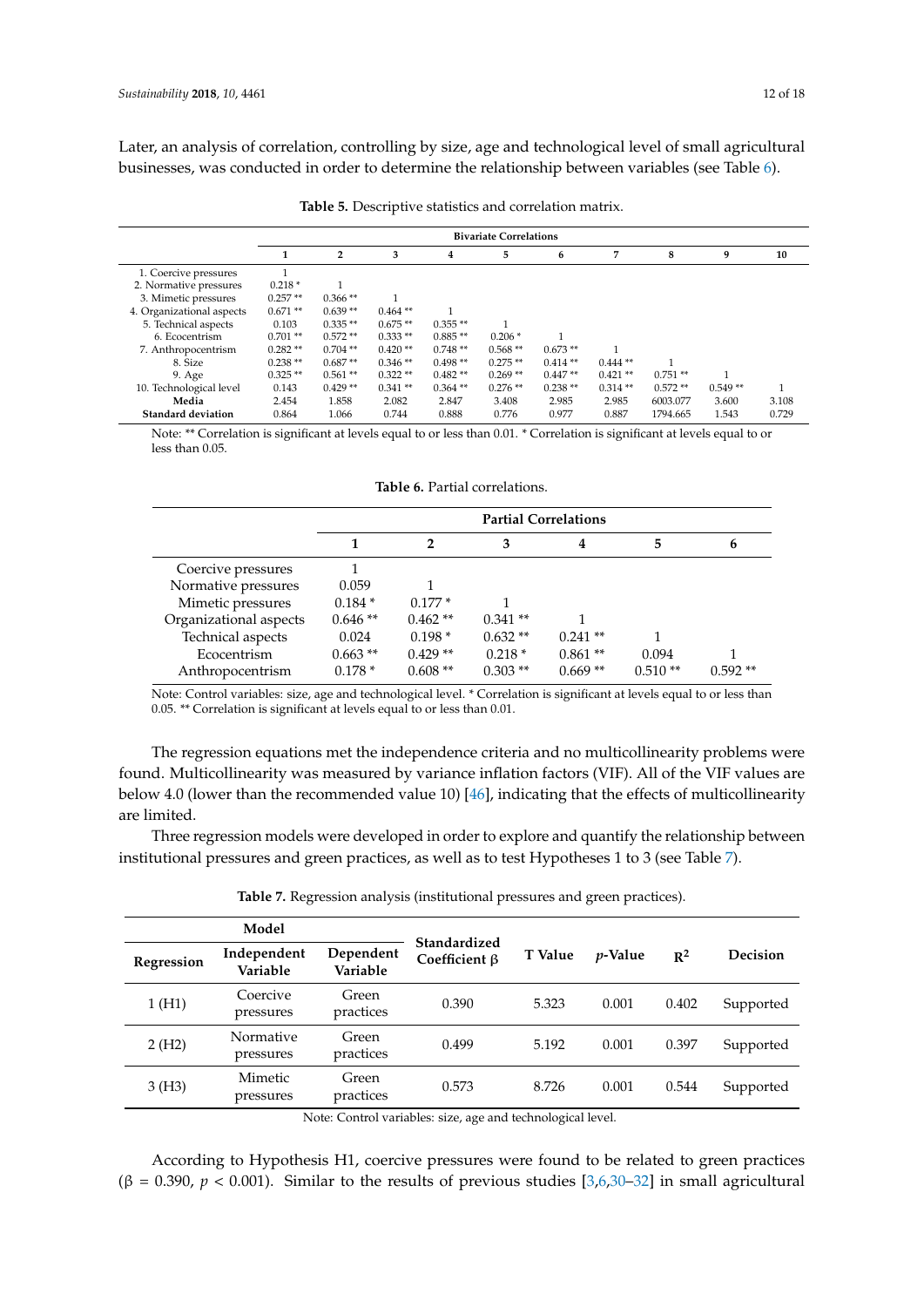businesses, the pressures exerted by the government are crucial for the implementation of green practices. In accordance with Hypothesis H2, normative pressures were found to be related to green practices (β = 0.499, *p* < 0.001). Coinciding with Li [\[3\]](#page-15-1), small agricultural businesses are obliged to meet the requirements of their customers in order to continue operating in the markets. The hypothesis H3 was also accepted (β = 0.573, *p* < 0.001), coinciding with the results of previous studies [\[3](#page-15-1)[,6\]](#page-15-5).

The mediating effect of environmental concern in the relationship between institutional pressures and green practices (Hypothesis 4) was tested by employing Baron and Kenny's [\[49\]](#page-17-12) method. To test for mediation, three regression equations should be estimated: (1) independent variable—mediating variable; (2) independent variable—dependent variable; (3) both, independent variable and mediating variable—dependent variable (see Table [8\)](#page-12-0). To establish mediation, the following conditions must hold: (1) The independent variable must influence the mediating variable in the first equation; (2) the independent variable must influence the dependent variable in the second equation; and (3) the mediator must affect the dependent variable in the third equation. If the conditions hold in the predicted direction, in the third equation, the effect of the independent variable on dependent variable: (1) Can be reduced to an insignificant coefficient (supporting a complete mediation); or (2) can continue being significant, but decrease in magnitude (partial mediation).

<span id="page-12-0"></span>

| Model          |                            |                          |                                     |                |            |                |
|----------------|----------------------------|--------------------------|-------------------------------------|----------------|------------|----------------|
| Regression     | Independent<br>Variable    | Dependent<br>Variable    | Standardized<br>Coefficient $\beta$ | <b>T</b> Value | $p$ -Value | $\mathbb{R}^2$ |
| 1              | Institutional<br>pressures | Environmental<br>concern | 0.791                               | 10.997         | 0.001      | 0.620          |
| $\overline{2}$ | Institutional<br>pressures | Green<br>practices       | 0.828                               | 12.307         | 0.001      | 0.668          |
| 3              | Institutional<br>pressures | Green                    | 0.458                               | 5.590          | 0.001      |                |
|                | Environmental<br>concern   | practices                | 0.468                               | 6.445          | 0.001      | 0.752          |

**Table 8.** Estimated regression coefficients (mediation model—latent variables).

Note: Control variables: size, age and technological level.

Then, regarding hypothesis H4, results show that the conditions for mediation are met: (1) Institutional pressures influence environmental concern ( $\beta = 0.791$ ,  $p < 0.001$ ); (2) institutional pressures influence green practices (β = 0.828, *p* < 0.001); and (3) environmental concern influences green practices (β = 0.753, *p* < 0.001). However, in the third equation, the regression coefficient between institutional pressures and green practices is lower than in the second equation, although it continues to be significant ( $β = 0.458, p < 0.001$ ) supporting partial mediation.

The significance of the indirect effect was investigated via the bootstrapping technique using the PROCESS macro for SPSS (Model 4; Hayes [\[50\]](#page-17-13)). The bootstrapping technique is a nonparametric resampling procedure that does not impose the assumption of normality of the sampling distribution [\[51\]](#page-17-14). PROCESS calculates bias-corrected and accelerated bootstrapped confidence intervals (10,000 resamples) for the size of each direct or indirect effect, with a significant effect indicated by a confidence interval that does not contain zero [\[50\]](#page-17-13). In this paper, the significance of the indirect effect was investigated via the bootstrapping technique with 95% bias-corrected and accelerated confidence interval and 10,000 bootstrap resamples. The indirect effect is significant because it does not include zero (β = 0.325 with T-value = 5.590,  $p < 0.01$ , 95% CI [0.210–0.440]).

Besides bootstrapping, the significance of the mediation effect was also investigated via the classical Sobel test. The resulting Sobel test value is 8.466 (*p*-value = 0.000 < 0.05) and is significant, indicating that there is a mediating effect.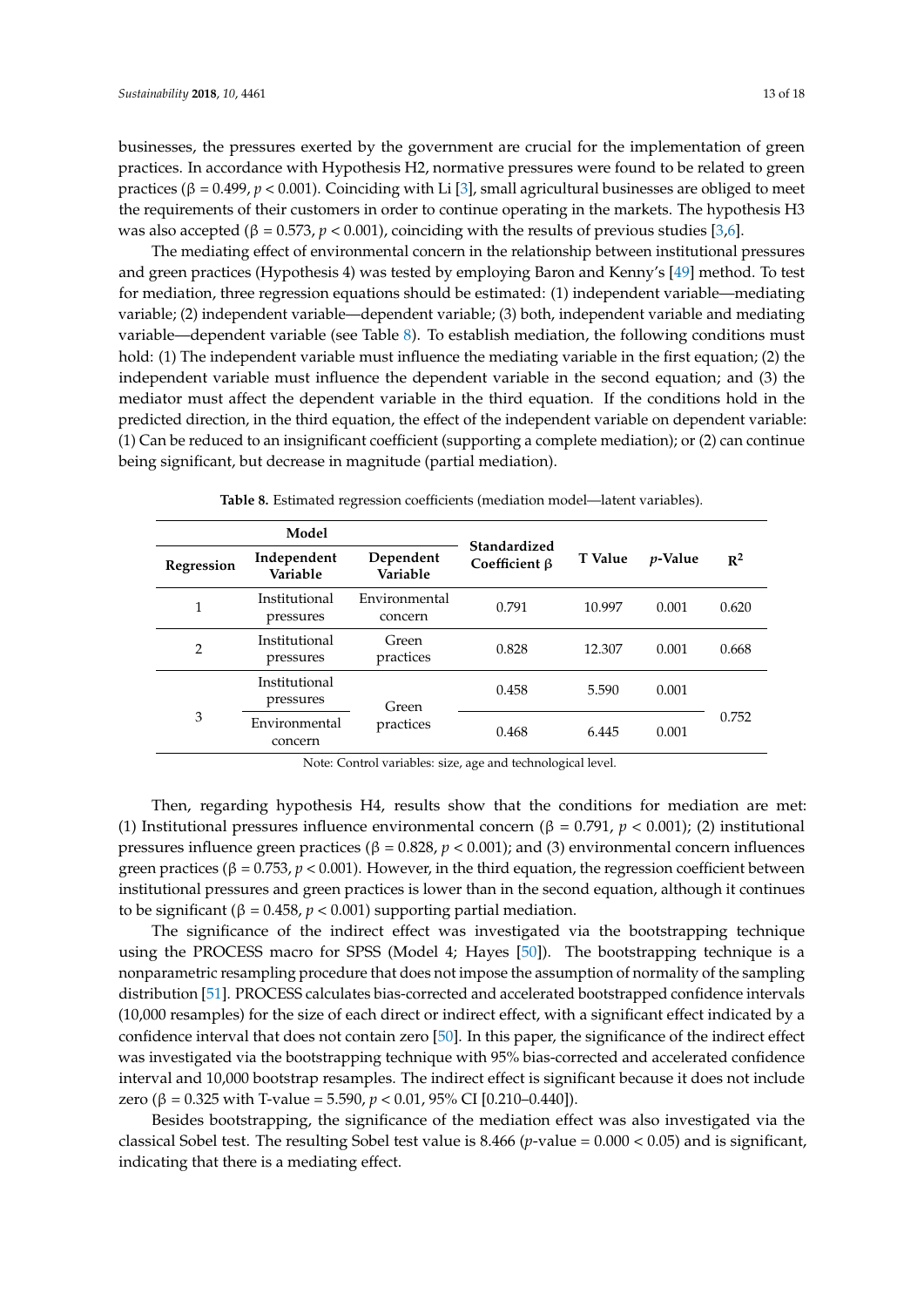#### <span id="page-13-0"></span>**5. Discussion**

The research aimed to address two specific gaps in the literature:

- (1) To test whether institutional pressures influence the green practices of small agricultural businesses in a developing economy, a context in which the issue has been little studied.
- (2) To explain why small agricultural enterprises are not homogenous in their green practices, even when they receive the same pressures from their institutional field. As an extension of institutional theory, the role of the manager in the processes of legitimacy is considered, proving the mediating role of environmental concern in the relationship between institutional pressures and green practices.

Based on the central arguments of institutional theory [\[9](#page-15-8)[,22\]](#page-16-8), the first gap was addressed. To address the second gap, the limitations of institutional theory were considered [\[7,](#page-15-6)[13,](#page-16-0)[14\]](#page-16-1) and an extension of the theory was presented that includes the role of the farmer, specifically in terms of environmental concern.

The findings of the study support the argument that the institutional environment significantly influences the implementation of green practices. Small agricultural businesses are deeply rooted in the local communities where they operate; acting in accordance with the standards and expectations of the institutional context significantly improves the chances of survival of an organization [\[22\]](#page-16-8). Among the three dimensions of the institutional pressures, the coercive dimension has the lowest impact on green practices in the sample. It may be attributed to the relatively loose systems that operate in developing countries [\[26\]](#page-16-12). In Mexico, as in other developing economies, the regulatory dimension of the institutional environment is not as developed and advanced as in developed economies. Government institutions are weak and there is limited political will and little experience in strict regulatory compliance [\[52\]](#page-17-15). However, the results show that coercive pressures play a particularly important role in environmental care, especially at the level of voluntary programs, coinciding with previous studies [\[28,](#page-16-14)[52–](#page-17-15)[54\]](#page-17-16). As Tey, Li, Bruwer, Abdullah, Brindal, Radam, Ismail and Darham [\[11\]](#page-15-10) argue, in the agricultural sector, voluntary programs include sustainable standards that imply the adoption of green practices, in order to qualify. Regulatory institutions oblige participants to perform the required practices. Responding to coercive pressures by implementing green practices represents an opportunity to improve business competitiveness and obtain subsidies and preferential government support. Regarding normative pressures, given that some small agricultural businesses participate in the export process and attend specific market niches at the national level, they perceive pressures from customers that force them to implement green practices. They respond to such pressures to retain current customers or attract new customers, meeting market expectations. Mimetic pressures have the highest impact on green practices. This finding may be attributed to high mimesis in this context. It is common for small agricultural businesses to imitate the green practices of the competitors they consider most successful in the sector or those closest to their facilities. Moreover, small agricultural businesses form collaborative networks to share experiences and participate in learning processes to improve their green practices. Supported by Tey, Li, Bruwer, Abdullah, Brindal, Radam, Ismail and Darham [\[11\]](#page-15-10), the results suggest that since farmers know each other and speak the same language, they influence the implementation of green practices, because they share information that is useful and practical, including "dos and don'ts" vis-a-vis pros and cons of a practice.

The partial mediating effect of environmental concern on the relationship between institutional pressures and green practices emphasizes the importance of considering the role of the farmer in the processes of legitimacy and environmental care. An extension of the institutional theory has been developed that incorporates and empirically supports farmers' environmental concern within its framework. Farmers have an important role in the search for business legitimacy because they decide to implement actions considered socially valuable in response to institutional pressures. The results provide evidence to suggest that institutional pressures influence the adoption of green practices through environmental concern. More specifically, farmers' environmental concern is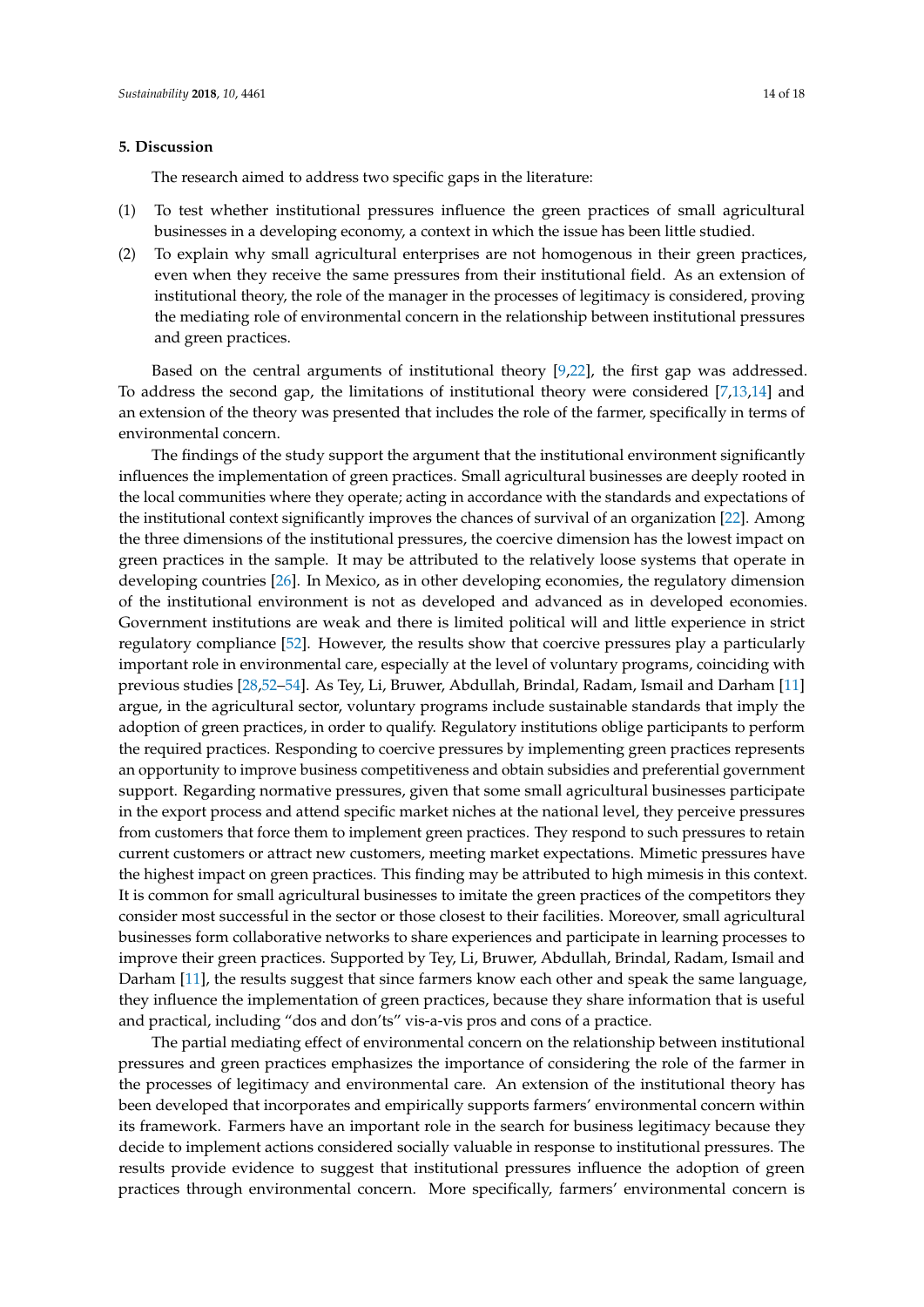included as a mechanism for explaining why small agricultural businesses vary in their practices and stances even though they are embedded in the same institutional environment. This is because environmental concern differs from farmer to farmer. The results support the proposal of other authors to consider the role of the owner-manager in the relationship between institutional pressures and green practices [\[7,](#page-15-6)[26,](#page-16-12)[30\]](#page-16-16). This research also contributes to the literature analyzing the mediating role of environmental concern using the NEP scale. Taking into consideration that the dimensions are often sample specific, in this specific context, the NEP scale is composed of two dimensions: an anthropocentric dimension based on the instrumental value of the environment for humans and an ecocentric dimension that contemplates the environment through its intrinsic value and that values the human within nature as a whole. Measuring environmental concern with the NEP scale helped to test its applicability in the context of small agricultural businesses in a developing country. The partial mediating effect can be attributed to the fact that in developing countries small businesses owners are often caught between the need for conservation and the need for survival, but they address pressures mainly to achieve survival [\[54\]](#page-17-16). In this way, this research shows that both extrinsic and intrinsic factors influence the decision-making process on the uptake of a new practice.

#### *5.1. Practical Implications*

The practical implications are particularly relevant to governmental institutions. The government must reinforce institutional structures to sensitize and encourage farmers to implement green practices. Government must promote environmental care as a competitive opportunity in the market. It is important that government policies and programs for environmental sustainability can be improved to provide small businesses with information, knowledge, organizational tools, and resources to promote and improve environmental care and reduce their negative environmental impact. Government engagement with farmer associations may be an effective tool in influencing the local business culture towards environmental management.

#### *5.2. Limitations and Suggestions for Further Research*

First, perceptual measures were used to quantify the variables, so that future studies could use complementary objective measures. Second, other outcome variables such as performance could be considered in the research model to determine the extent to which taking care of the environment provides benefits to small businesses. Lastly, the results are only valid for small agricultural businesses dedicated to greenhouse tomato production, and future research could extend the analysis to other small businesses in the agricultural sector, or even to other sectors within the context of developing economies.

### <span id="page-14-0"></span>**6. Conclusions**

The results of this study suggest that institutional pressures influence the implementation of green practices of small agricultural businesses. The partially mediating effect of farmers' environmental concern supports an extension to institutional theory including the role of the owner/manager in the processes of legitimacy. As a contribution to existing empirical studies, the relationship between institutional pressures and green practices in small agricultural businesses is analyzed in order to provide evidence for a business sector that has traditionally received little attention in studies on institutional perspective, social sciences, and environmental management. This paper shows that environmental care is not confined to large industries in developed countries. Small agricultural businesses in developing countries such as Mexico, characterized by their small size and limited experience in implementing green practices, can also implement green practices influenced largely by the institutional field. These results highlight the importance of regulatory institutions to promote environmental care. Customers and competitors are also key players that stimulate environmental responses.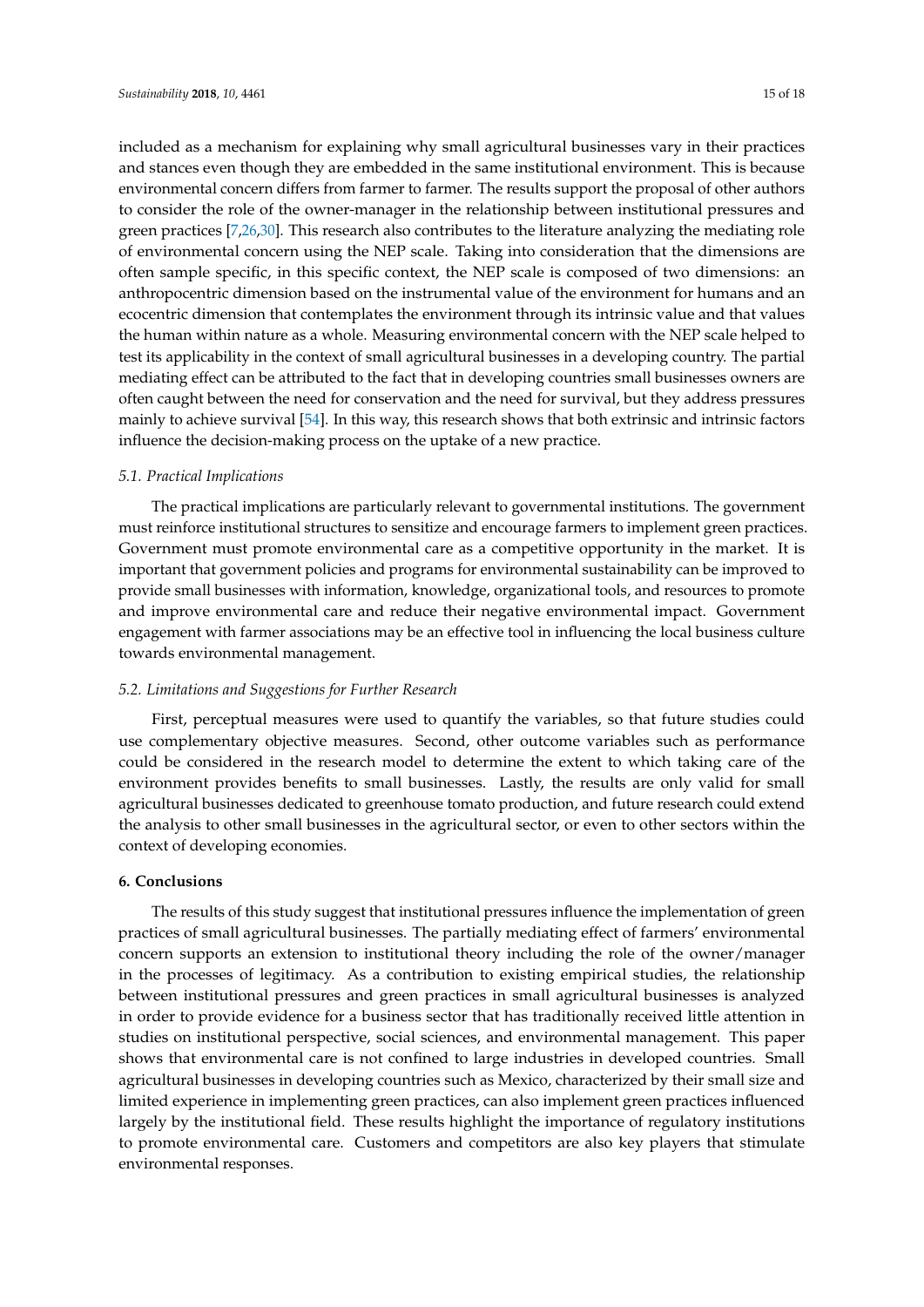Considering that a weakness pointed out in the literature is that institutional theory does not consider the manager's role in the processes of legitimacy, this study contributes to the theory by including farmers' environmental concern as a variable that might explain why despite experiencing the same institutional pressures they implement different green practices and stances. Small agricultural businesses vary to the extent that they support an institutional practice and in terms of the ability to implement organizational change. Then, acting in accordance with demands from the institutional environment is a business strategic decision. Farmers implement green practices according to their personal and business interests. This is because environmental concern differs from farmer to farmer and is influenced by the institutional environment.

The findings provide empirical evidence on the importance of institutional pressures as a means of promoting environmental concern and influencing the implementation of green practices. Although farmers who are driven by environmental concern choose to implement green practices to preserve nature, it is important to emphasize that in developing countries the main reason seems to be to relieve the pressures related to environmental care in order to achieve their survival.

**Author Contributions:** Conceptualization, Methodology, Validation, Formal Analysis, Resources and Writing-Review & Editing, G.J., P.S. and R.D.; Data Curation, Investigation, Visualization, Project Administration and Writing-Original Draft Preparation, G.J.; Supervision and Funding Acquisition, G.J., P.S.

**Funding:** This research received no external funding.

**Acknowledgments:** We are grateful to the National Polytechnic Institute (Instituto Politécnico Nacional - IPN) for financing the project SIP20180258.

**Conflicts of Interest:** The authors declare no conflict of interest.

## **References**

- <span id="page-15-0"></span>1. Galdeano-Gómez, E. Does an endogenous relationship exist between environmental and economic performance? A resource-based view on the horticultural sector. *Environ. Resour. Econ.* **2008**, *40*, 73–89. [\[CrossRef\]](http://dx.doi.org/10.1007/s10640-007-9141-4)
- <span id="page-15-4"></span>2. Saeed, A.; Jun, Y.; Nubuor, S.; Priyankara, H.; Jayasuriya, M. Institutional pressures, green supply chain management practices on environmental and economic performance: A two theory view. *Sustainability* **2018**, *10*, 1517. [\[CrossRef\]](http://dx.doi.org/10.3390/su10051517)
- <span id="page-15-1"></span>3. Li, Y.N. Environmental innovation practices and performance: Moderating effect of resource commitment. *J. Clean. Prod.* **2014**, *66*, 450–458. [\[CrossRef\]](http://dx.doi.org/10.1016/j.jclepro.2013.11.044)
- <span id="page-15-2"></span>4. Chu, S.; Yang, H.; Lee, M.; Park, S. The impact of institutional pressures on green supply chain management and firm performance: Top management roles and social capital. *Sustainability* **2017**, *9*, 764. [\[CrossRef\]](http://dx.doi.org/10.3390/su9050764)
- <span id="page-15-3"></span>5. Delmas, M.; Toffel, M.W. Stakeholders and environmental management practices: An institutional framework. *Bus. Strat. Environ.* **2004**, *13*, 209–222. [\[CrossRef\]](http://dx.doi.org/10.1002/bse.409)
- <span id="page-15-5"></span>6. Zhu, Q.; Geng, Y. Drivers and barriers of extended supply chain practices for energy saving and emission reduction among Chinese manufacturers. *J. Clean. Prod.* **2013**, *40*, 6–12. [\[CrossRef\]](http://dx.doi.org/10.1016/j.jclepro.2010.09.017)
- <span id="page-15-6"></span>7. Colwell, S.R.; Joshi, A.W. Corporate ecological responsiveness: Antecedent effects of institutional pressure and top management commitment and their impact on organizational performance. *Bus. Strat. Environ.* **2013**, *22*, 73–91. [\[CrossRef\]](http://dx.doi.org/10.1002/bse.732)
- <span id="page-15-7"></span>8. Jennings, P.D.; Zandbergen, P.A. Ecologically sustainable organizations: An institutional approach. *Acad. Manag. Rev.* **1995**, *20*, 1015–1052. [\[CrossRef\]](http://dx.doi.org/10.5465/amr.1995.9512280034)
- <span id="page-15-8"></span>9. DiMaggio, P.J.; Powell, W.W. The iron cage revisited: Institutional isomorphism and collective rationality in organizational fields. *Am. Sociol. Rev.* **1983**, *48*, 147–160. [\[CrossRef\]](http://dx.doi.org/10.2307/2095101)
- <span id="page-15-9"></span>10. Baumgart-Getz, A.; Prokopy, L.S.; Floress, K. Why farmers adopt best management practice in the United States: A meta-analysis of the adoption literature. *J. Environ. Manag.* **2012**, *96*, 17–25. [\[CrossRef\]](http://dx.doi.org/10.1016/j.jenvman.2011.10.006) [\[PubMed\]](http://www.ncbi.nlm.nih.gov/pubmed/22208394)
- <span id="page-15-10"></span>11. Tey, Y.S.; Li, E.; Bruwer, J.; Abdullah, A.M.; Brindal, M.; Radam, A.; Ismail, M.M.; Darham, S. The relative importance of factors influencing the adoption of sustainable agricultural practices: A factor approach for Malaysian vegetable farmers. *Sustain. Sci.* **2014**, *9*, 17–29. [\[CrossRef\]](http://dx.doi.org/10.1007/s11625-013-0219-3)
- <span id="page-15-11"></span>12. Edmondson, A.C.; McManus, S.E. Methodological fit in management field research. *Acad. Manag. Rev.* **2007**, *32*, 1155–1179. [\[CrossRef\]](http://dx.doi.org/10.5465/amr.2007.26586086)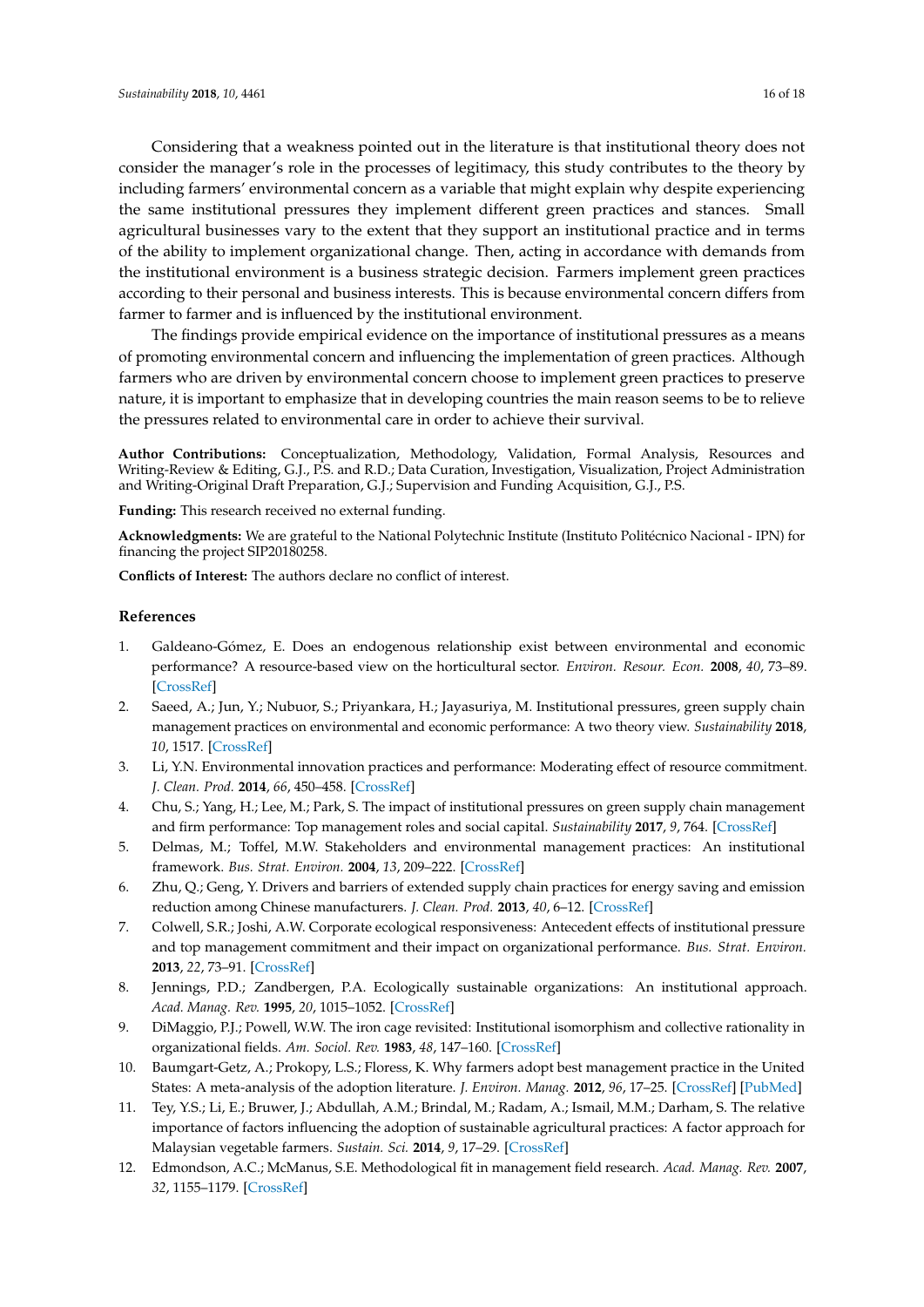- <span id="page-16-0"></span>13. Greenwood, R.; Hinings, C.R. Understanding radical organizational change: Bringing together the old and the new institutionalism. *Acad. Manag. Rev.* **1996**, *21*, 1022–1054. [\[CrossRef\]](http://dx.doi.org/10.5465/amr.1996.9704071862)
- <span id="page-16-1"></span>14. Delmas, M.A.; Toffel, M.W. Organizational responses to environmental demands: Opening the black box. *Strat. Manag. J.* **2008**, *29*, 1027–1055. [\[CrossRef\]](http://dx.doi.org/10.1002/smj.701)
- <span id="page-16-2"></span>15. Zhang, B.; Wang, Z.H.; Lai, K.H. Mediating effect of managers' environmental concern: Bridge between external pressures and firms' practices of energy conservation in China. *J. Environ. Psychol.* **2015**, *43*, 203–215. [\[CrossRef\]](http://dx.doi.org/10.1016/j.jenvp.2015.07.002)
- <span id="page-16-3"></span>16. Dunlap, R.E.; Van Liere, K.D.; Mertig, A.G.; Jones, R.E. Measuring endorsement of the new ecological paradigm: A revised NEP scale. *J. Soc. Issues* **2000**, *56*, 425–442. [\[CrossRef\]](http://dx.doi.org/10.1111/0022-4537.00176)
- <span id="page-16-4"></span>17. Prokopy, L.S.; Floress, K.; Klotthor-Weinkauf, D.; Baumgart-Getz, A. Determinants of agricultural best management practice adoption: Evidence from the literature. *J. Soil Water Conserv.* **2008**, *63*, 300–311. [\[CrossRef\]](http://dx.doi.org/10.2489/jswc.63.5.300)
- <span id="page-16-22"></span>18. Tey, Y.S.; Brindal, M. Factors influencing the adoption of precision agricultural technologies: A review for policy implications. *Precis. Agric.* **2012**, *13*, 713–730. [\[CrossRef\]](http://dx.doi.org/10.1007/s11119-012-9273-6)
- <span id="page-16-5"></span>19. Meijer, S.S.; Catacutan, D.; Ajayi, O.C.; Sileshi, G.W.; Nieuwenhuis, M. The role of knowledge, attitudes and perceptions in the uptake of agricultural and agroforestry innovations among smallholder farmers in Sub-Saharan Africa. *Int. J. Agric. Sustain.* **2015**, *13*, 40–54. [\[CrossRef\]](http://dx.doi.org/10.1080/14735903.2014.912493)
- <span id="page-16-6"></span>20. Füsun Tatlidil, F.; Boz, I.; Tatlidil, H. Farmers' perception of sustainable agriculture and its determinants: A case study in Kahramanmaras province of Turkey. *Environ. Dev. Sustain.* **2009**, *11*, 1091–1106. [\[CrossRef\]](http://dx.doi.org/10.1007/s10668-008-9168-x)
- <span id="page-16-7"></span>21. Secretaría de Agricultura Ganadería Desarrollo Rural Pesca y Alimentación. *Servicio de Información Agroalimentaria y Pesquera*; SAGARPA: Mexico City, Mexico, 2015.
- <span id="page-16-8"></span>22. Meyer, J.W.; Rowan, B. Institutionalized organizations: Formal structure as myth and ceremony. *Am. J. Sociol.* **1977**, *83*, 340–363. [\[CrossRef\]](http://dx.doi.org/10.1086/226550)
- <span id="page-16-9"></span>23. Scott, W.R. *Institutions and Organizations*; Sage: Thousand Oaks, CA, USA, 1995; ISBN 978-142242224.
- <span id="page-16-10"></span>24. Oliver, C. Sustainable competitive advantage: Combining institutional and resource-based views. *Strat. Manag. J.* **1997**, *18*, 697–713. [\[CrossRef\]](http://dx.doi.org/10.1002/(SICI)1097-0266(199710)18:9<697::AID-SMJ909>3.0.CO;2-C)
- <span id="page-16-11"></span>25. Rivera, J. Institutional pressures and voluntary environmental behavior in developing countries: Evidence from the Costa Rican hotel industry. *Soc. Nat. Resour.* **2004**, *17*, 779–797. [\[CrossRef\]](http://dx.doi.org/10.1080/08941920490493783)
- <span id="page-16-12"></span>26. Roxas, B.; Coetzer, A. Institutional environment, managerial attitudes and environmental sustainability orientation of small firms. *J. Bus. Ethics* **2012**, *111*, 461–476. [\[CrossRef\]](http://dx.doi.org/10.1007/s10551-012-1211-z)
- <span id="page-16-13"></span>27. Suchman, M.C. Managing legitimacy: Strategic and institutional approaches. *Acad. Manag. Rev.* **1995**, *20*, 571–610. [\[CrossRef\]](http://dx.doi.org/10.5465/amr.1995.9508080331)
- <span id="page-16-14"></span>28. Dasgupta, S.; Hettige, H.; Wheeler, D. What improves environmental compliance? Evidence from Mexican industry. *J. Environ. Econ. Manag.* **2000**, *39*, 39–66. [\[CrossRef\]](http://dx.doi.org/10.1006/jeem.1999.1090)
- <span id="page-16-15"></span>29. Zhu, Q.; Sarkis, J. The moderating effects of institutional pressures on emergent green supply chain practices and performance. *Int. J. Prod. Res.* **2007**, *45*, 4333–4355. [\[CrossRef\]](http://dx.doi.org/10.1080/00207540701440345)
- <span id="page-16-16"></span>30. López-Gamero, M.D.; Molina-Azorín, J.F.; Claver-Cortés, E. The potential of environmental regulation to change managerial perception, environmental management, competitiveness and financial performance. *J. Clean. Prod.* **2010**, *18*, 963–974. [\[CrossRef\]](http://dx.doi.org/10.1016/j.jclepro.2010.02.015)
- <span id="page-16-17"></span>31. López-Gamero, M.D.; Claver-Cortés, E.; Molina-Azorín, J.F. Environmental perception, management, and competitive opportunity in Spanish hotels. *Cornell Hosp. Q.* **2011**, *52*, 480–500. [\[CrossRef\]](http://dx.doi.org/10.1177/1938965511420694)
- <span id="page-16-18"></span>32. Clemens, B.; Douglas, T.J. Does coercion drive firms to adopt 'voluntary'green initiatives? Relationships among coercion, superior firm resources, and voluntary green initiatives. *J. Bus. Res.* **2006**, *59*, 483–491. [\[CrossRef\]](http://dx.doi.org/10.1016/j.jbusres.2005.09.016)
- <span id="page-16-19"></span>33. Greiner, R. Environmental duty of care: From ethical principle towards a code of practice for the grazing industry in Queensland (Australia). *J. Agric. Environ. Ethics* **2014**, *27*, 527–547. [\[CrossRef\]](http://dx.doi.org/10.1007/s10806-013-9475-6)
- <span id="page-16-20"></span>34. Ye, F.; Zhao, X.; Prahinski, C.; Li, Y. The impact of institutional pressures, top managers' posture and reverse logistics on performance-evidence from China. *Int. J. Prod. Econ.* **2013**, *143*, 132–143. [\[CrossRef\]](http://dx.doi.org/10.1016/j.ijpe.2012.12.021)
- <span id="page-16-21"></span>35. Small, B.; Brown, P.; Montes de Oca Munguia, O. Values, trust, and management in New Zealand agriculture. *Int. J. Agric. Sustain.* **2016**, *14*, 282–306. [\[CrossRef\]](http://dx.doi.org/10.1080/14735903.2015.1111571)
- <span id="page-16-23"></span>36. Greiner, R.; Gregg, D. Farmers' intrinsic motivations, barriers to the adoption of conservation practices and effectiveness of policy instruments: Empirical evidence from northern Australia. *Land Use Policy* **2011**, *28*, 257–265. [\[CrossRef\]](http://dx.doi.org/10.1016/j.landusepol.2010.06.006)